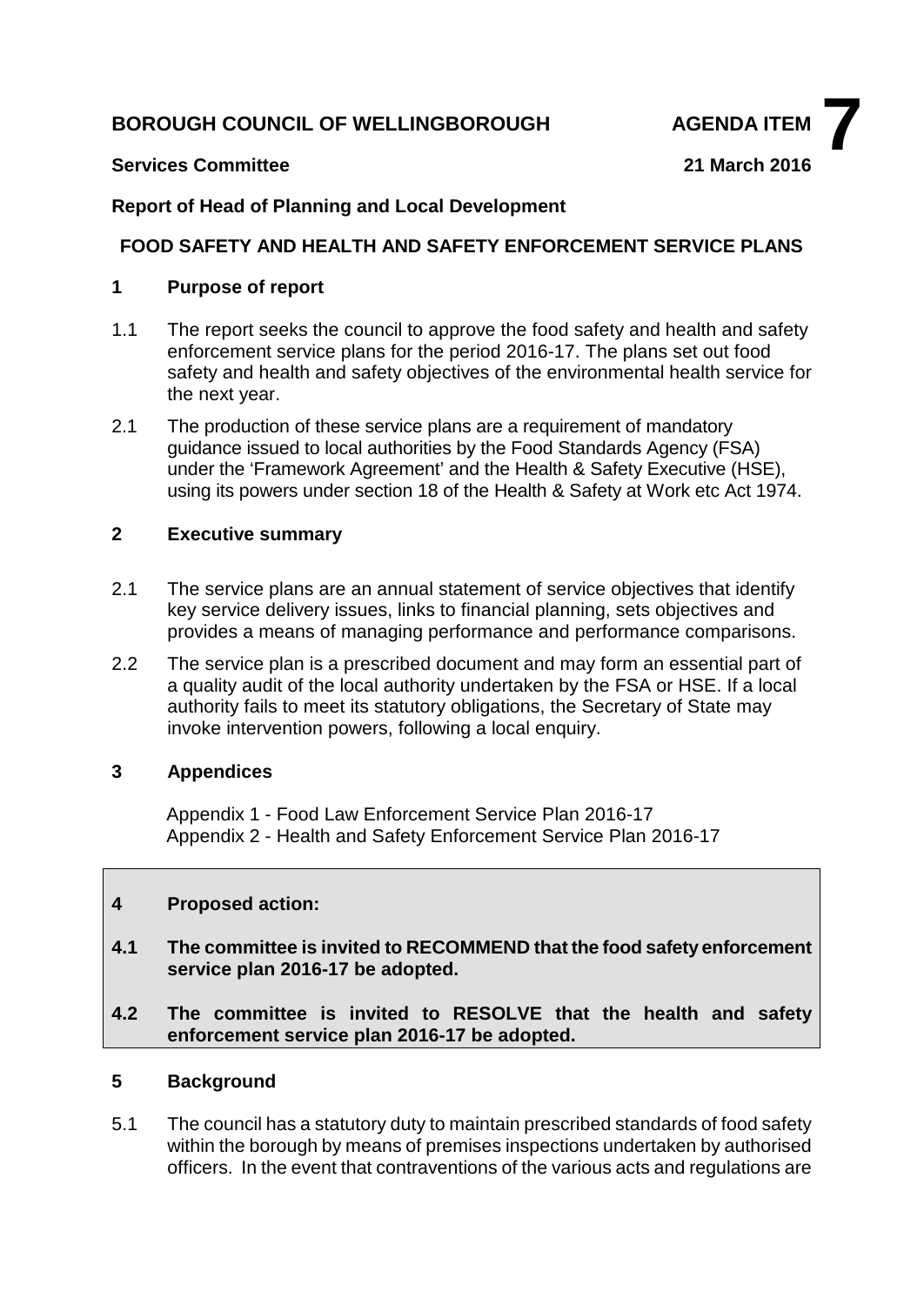noted, then enforcement action is taken in accordance with the council's environmental health services enforcement policy.

- 5.2 In September 2000, the FSA published the Framework Agreement on Local Food Law Enforcement which sets out the agency's expectations on the planning and delivery of food law enforcement. These expectations reflect a combination of recognised good practice and requirements prescribed by statutory codes of practice.
- 5.3 The Framework Agreement, which was subsequently amended in 2010, specifies the format and content that applies to the service plan.
- 5.4 The council also has a legal duty to regulate and enforce health and safety in certain premises within our district including offices, shops, wholesale distribution centres, leisure, hotel and catering premises.
- 5.5 The mandatory guidance issued to local authorities by the HSE directs that the authority should produce and make available an annual health and safety service plan which is agreed by their elected members and makes clear the arrangements for contributing to current HSE priorities. The service plan takes account of local needs whilst addressing national priorities as set out by HSE in its strategic plan.
- 5.6 HSE and local authorities are independent regulators. Working in partnership, their primary focus is to assist duty holders in preventing work-related accidents and ill health. This is generally achieved through inspections and a range of proactive measures including communications programmes and the provision of information and advice. Investigating complaints, accidents and ill health are also an important lever for improving health and safety standards.
- 5.7 Where appropriate, the environmental health service will rigorously seek justice against those that put others at risk and in particular where there is a deliberate flouting of the law. Enforcement action will be proportional to the risk and compliance record of the business.

### **6 Discussion**

- 6.1 The primary aim of all food safety interventions is to work with local businesses to achieve improvements in food safety, hygiene, nutrition and reduce food poisoning within our community.
- 6.2 The vast majority of the boroughs food businesses are compliant with food safety requirements (94%) and 68% are in the highest food hygiene rating category of 5. There are however a continuing group of poor performers, currently around 40, who have a food hygiene rating of between zero and 2, and we will continue to concentrate time and resources on these particular businesses to improve their levels of food hygiene compliance.
- 6.3 The overall aim of the health and safety enforcement service is to work with others to protect people's wellbeing and health and safety, by ensuring risks in the changing workplace are managed properly.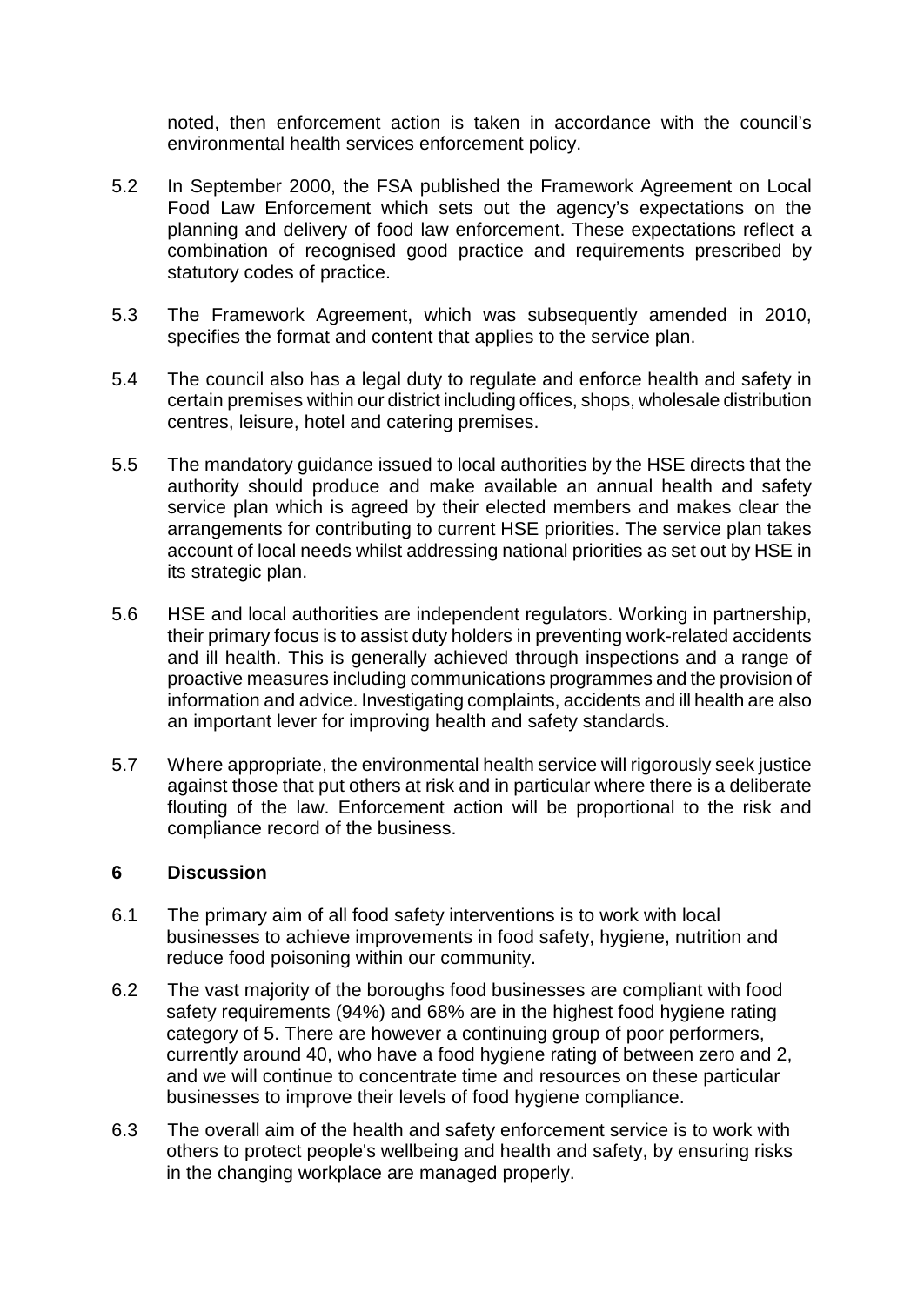- 6.4 Health and safety interventions will continue to be targeted on activities that give rise to higher risks or where the hazards are least well controlled, with the aim of maximizing their impact on improving health and safety outcomes. Interventions are also designed to stop those that seek economic advantage from non-compliance (eg rogue traders).
- 6.5 Priority for health and safety enforcement will be given to reactive work, such as responding to complaints or investigating accidents. Proactive inspections will be reserved for the highest risk premises.
- 6.6 National priorities identified by the HSE for 2016-17 remain similar to last year and include the control of asbestos and falls from height. The County Health and Safety Enforcement Liaison Group have identified local priority issues, using national and local accident statistics and other forms of intelligence, such as complaints and officer experiences. The county priorities for 2016-17 continue to include migrant worker issues, health and wellbeing in the workplace and workplace transport. In addition, new areas of work for the year are currently being identified and include raising awareness on the risks posed from radon gas. All pro-active interventions will target these national and local priorities.
- 6.7 The Government has made a commitment to cut red tape, to lift the regulatory burdens on businesses. Efficient and effective local regulation will play a key role in ensuring that the reduction of regulation really does translate into a reduction in the burden on businesses at a local level.
- 6.8 The team has fully embraced the better regulation agenda and is committed to improving communication with businesses. A pilot was recently undertaken to assess the impact of changing the style of correspondence with businesses. This work will continue through the year.
- 6.9 Section 4 of the service plans identify some of the key work undertaken by the section during 2015-16 (up to the end of February).
- 6.10 During 2015-16, the team again focused resources upon poor performing businesses. Two simple cautions were issued to food business; one business was required to temporarily close by the magistrates court after officers applied for a hygiene emergency prohibition notice; 13 food hygiene improvement notices were served on 3 businesses; and 5 businesses closed voluntarily while undertaking required improvements to food hygiene standards.
- 6.11 Officers also took action after finding unfit food in several premises. A food condemnation notice was issued by the courts against one business after officers detained a large consignment of food and 7 premises voluntarily surrendered unfit food to officers for destruction.
- 6.12 This approach of targeting enforcement action at non-compliant food businesses has resulted in an improvement in food safety standards within the borough. The number of food businesses which are classified as broadly compliant with food safety legislation has increased from 90% to 94% over the last three years. This is a positive move after several years of remaining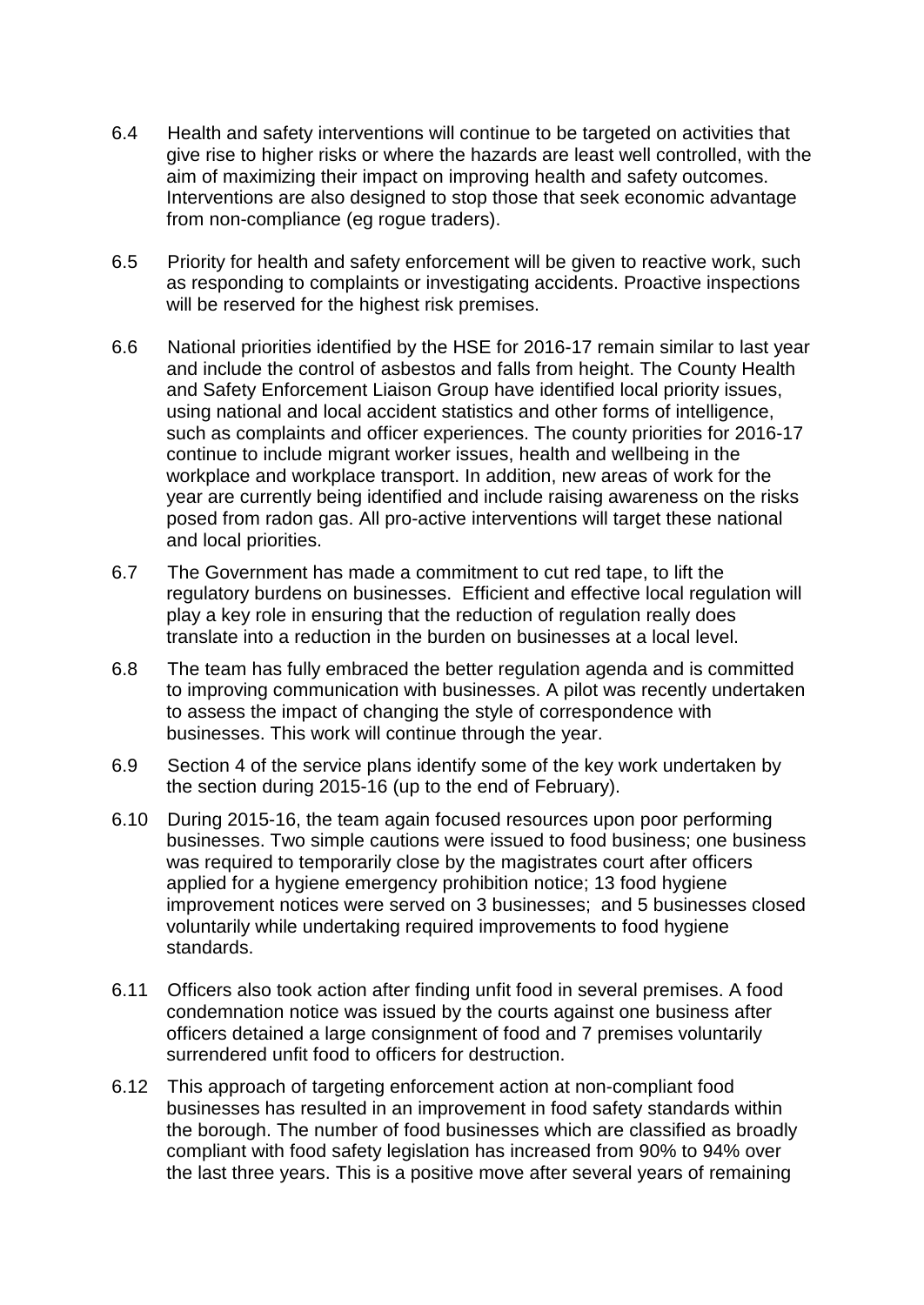around 90% and indicates our current targeting programme is working effectively.

- 6.13 Health and safety enforcement during this period has again focused upon the highest risk premises, and most visits followed receipt of a complaint or accident notification.
- 6.14 In addition to food safety and health and safety enforcement functions, the health protection team also has responsibility for other areas of work, including licensing, infectious disease control, smoke-free enforcement and water safety. Most officers are involved in all areas of work.
- 6.15 In September 2015 the environmental health team was restructured. The team currently has a vacant Health Protection Officer post and attempts to recruit to this post have to date been unsuccessful. A contract Environmental Health Officer is being used to undertake food hygiene inspections, to ensure that the team continues to meet statutory requirements.

### **6 Legal powers**

- 7.1 The publication of the council's food law enforcement service plan is prescribed by the Food Standards Agency, which is acting under the powers vested in it by the Food Standards Act 1999. Approval of these Plans will ensure that the council as a food authority meets its fundamental obligations under the requirements of the FSA's Official Controls Framework Agreement.
- 7.2 The publication of the council's health and safety enforcement service plan is prescribed by the HSE which is acting under the powers vested in it by the Health and Safety at Work etc. Act 1974.

### **7 Financial and value for money implications**

There are no implications for the financial resources of the council as they are currently met from existing budgets.

| <b>Nature of risk</b>                                      | <b>Consequences if</b>                                            | Likelihood of | <b>Control</b>                |
|------------------------------------------------------------|-------------------------------------------------------------------|---------------|-------------------------------|
|                                                            | realised                                                          | occurrence    | measures                      |
| The service<br>plans are not<br>approved and<br>published. | The Secretary of<br>State could invoke<br>intervention<br>powers. | High.         | Approve the<br>service plans. |

### **8 Risk analysis**

### **9 Implications for resources**

The expectations for service delivery by the FSA and HSE are currently met through existing resource provision.

### **10 Implications for stronger and safer communities**

11.1 The safety and wholesomeness of food and the hygienic standards of food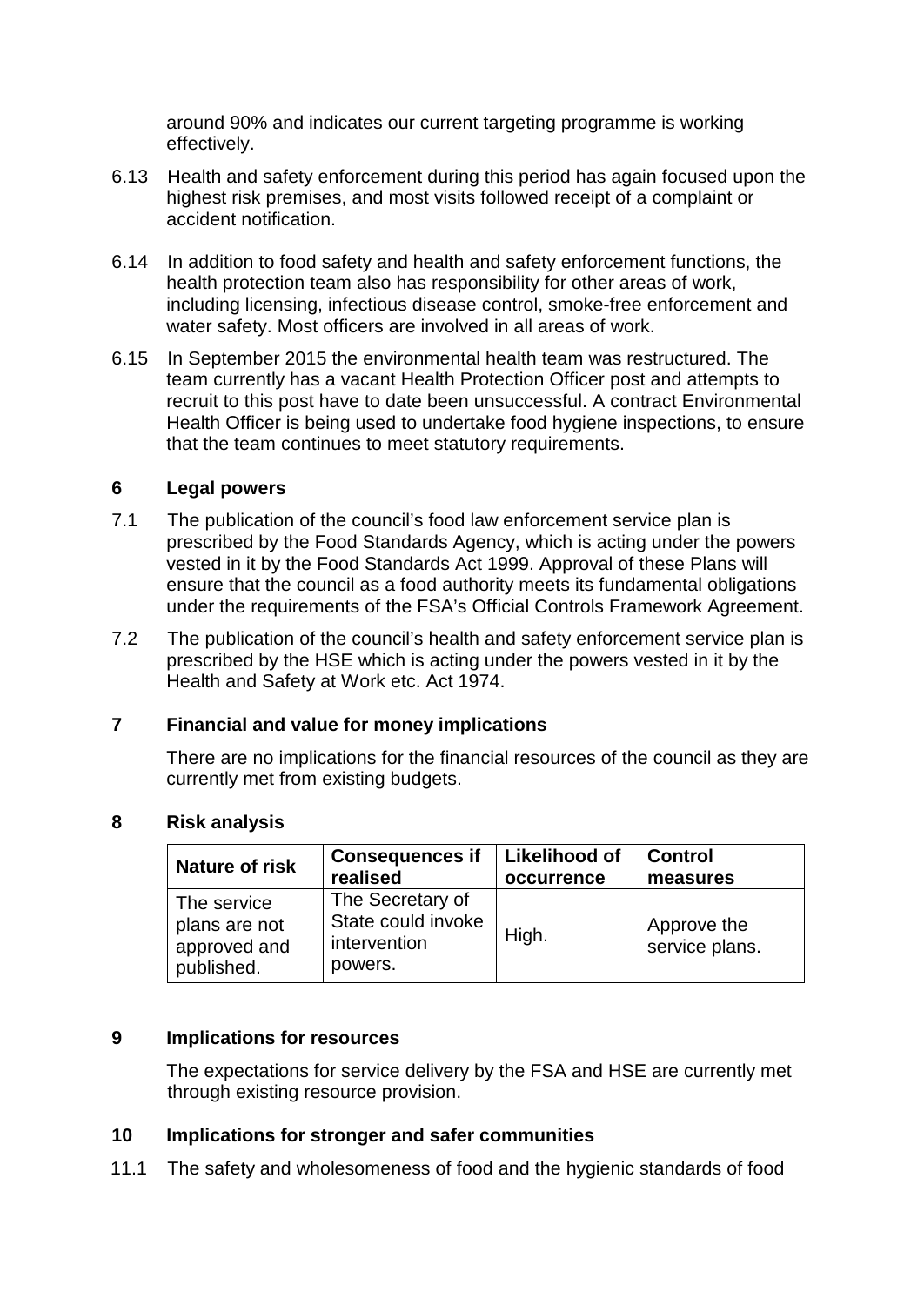premises located within the borough are important factors in the maintenance of physical health, the reduction of infectious diseases and the improvement of lifestyle health and wellbeing within the community.

11.2 Health and safety standards within work premises located in the borough have a direct effect on the prevention of ill health and accidents and on promoting wellbeing within the community.

### **11 Implications for equalities**

There are no implications for equalities contained within the service plans.

### **12 Author and contact officer**

Amanda Wilcox, Principal Environmental Health Manager.

### **13 Consultees**

Julie Thomas, Head of Planning and Local Development Liz Elliott, Head of Finance Bridget Gamble, Head of Resources

### **14 Background papers**

Framework Agreement on Local Authority Food Law Enforcement – Food Standards Agency.

Section 18 Guidance – Health and safety Executive.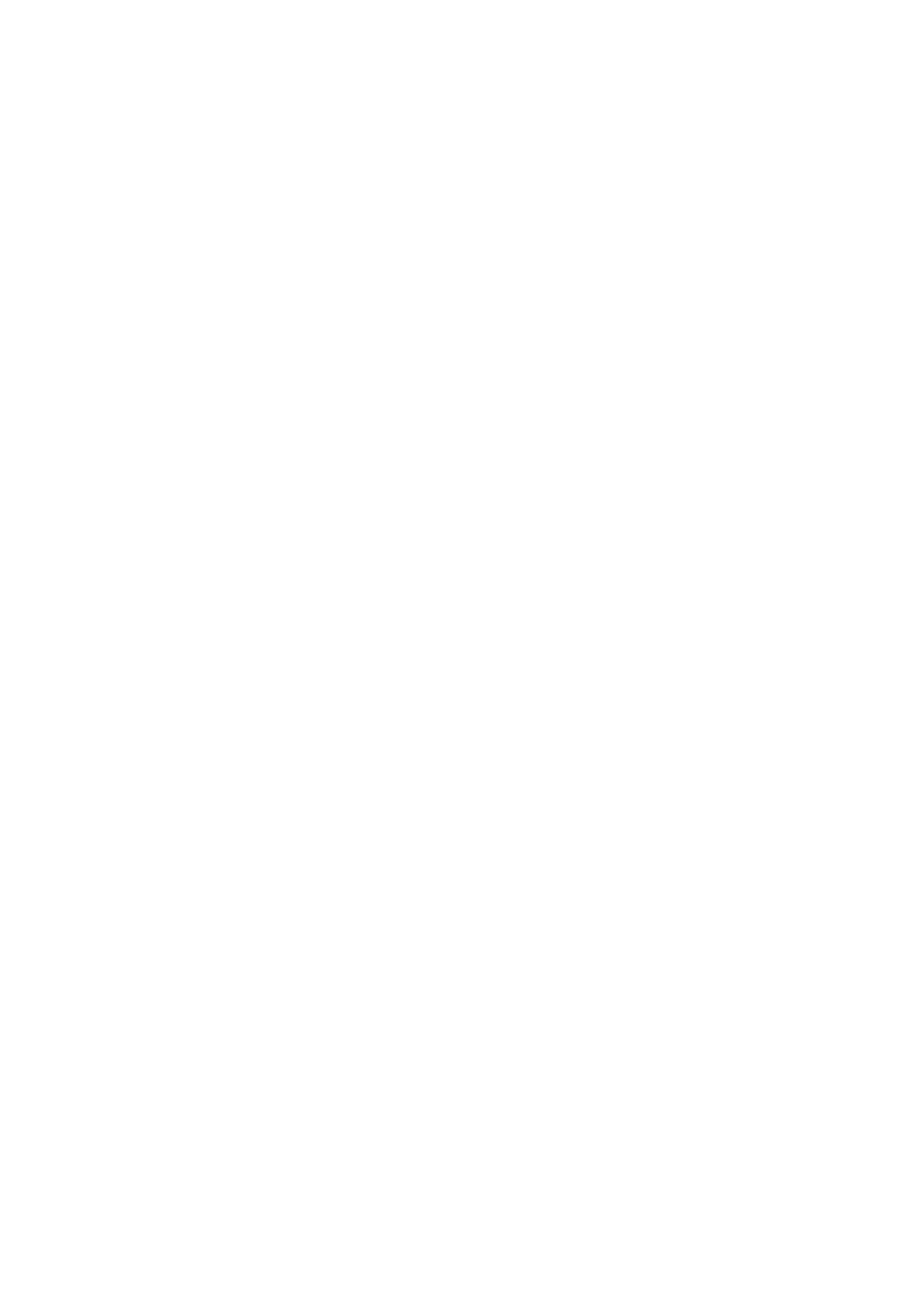

Making Wellingborough a place to be proud of

# Food Law Enforcement Service Plan 2016/17

**Author: Amanda Wilcox, Principal Environmental** 

**Health Manager**

**Date: February 2016**

www.wellingborough.gov.uk Tel: 01933 22977 DX 12977 DX 12977 DX 12977 DX 12877 DX 12877 Www.wellingborough.gov.uk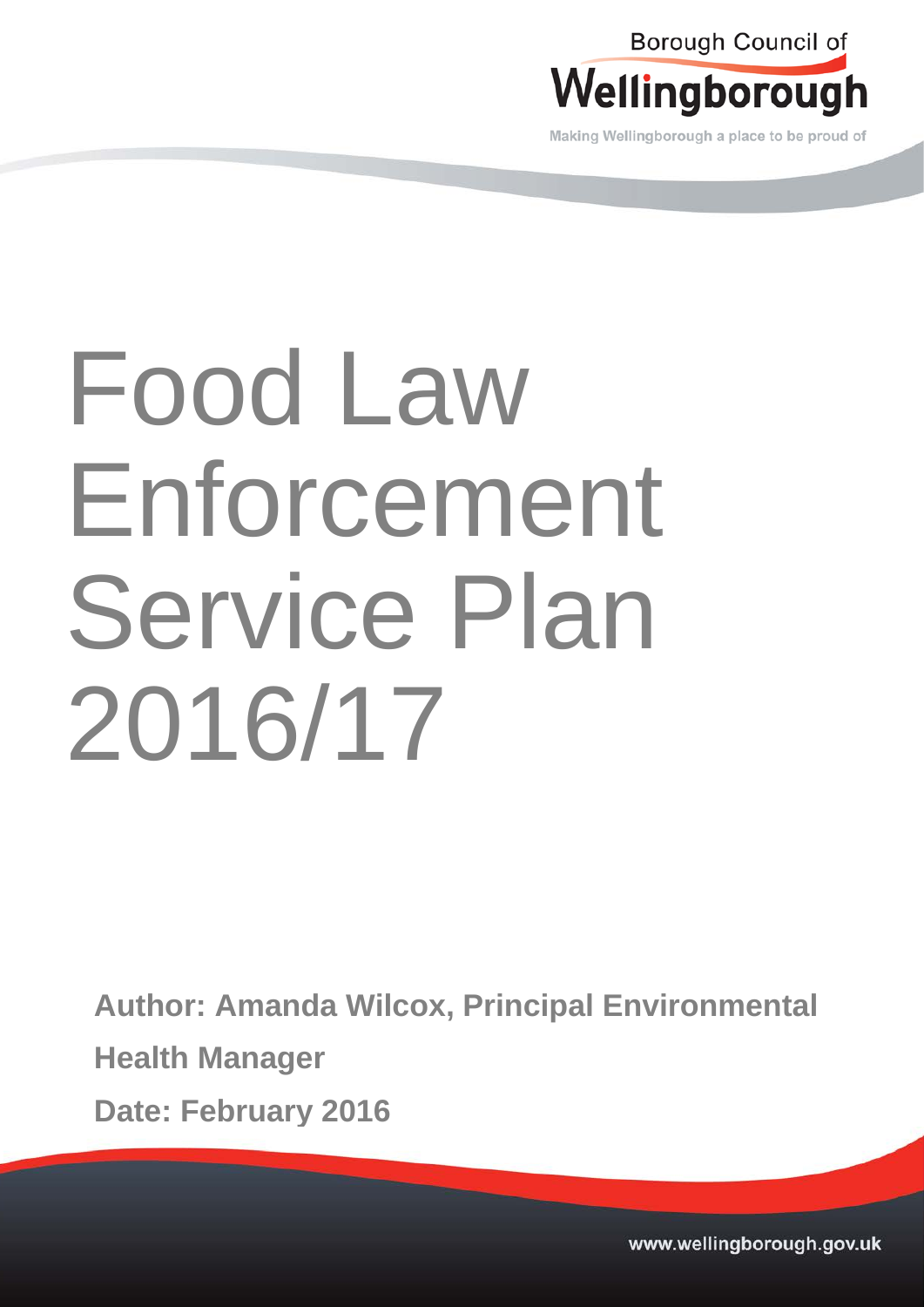# **Contents Page**

| 1.                       | Introduction                | 2  |
|--------------------------|-----------------------------|----|
| 2.                       | Service Aims and Objectives | 5  |
| 3.                       | Background                  |    |
| 4.                       | <b>Service Delivery</b>     | 11 |
| 5.                       | <b>Resources</b>            | 16 |
| 6.                       | <b>Quality Assessment</b>   | 18 |
| 7.                       | <b>Review</b>               | 19 |
| <b>Glossary of Terms</b> |                             | 20 |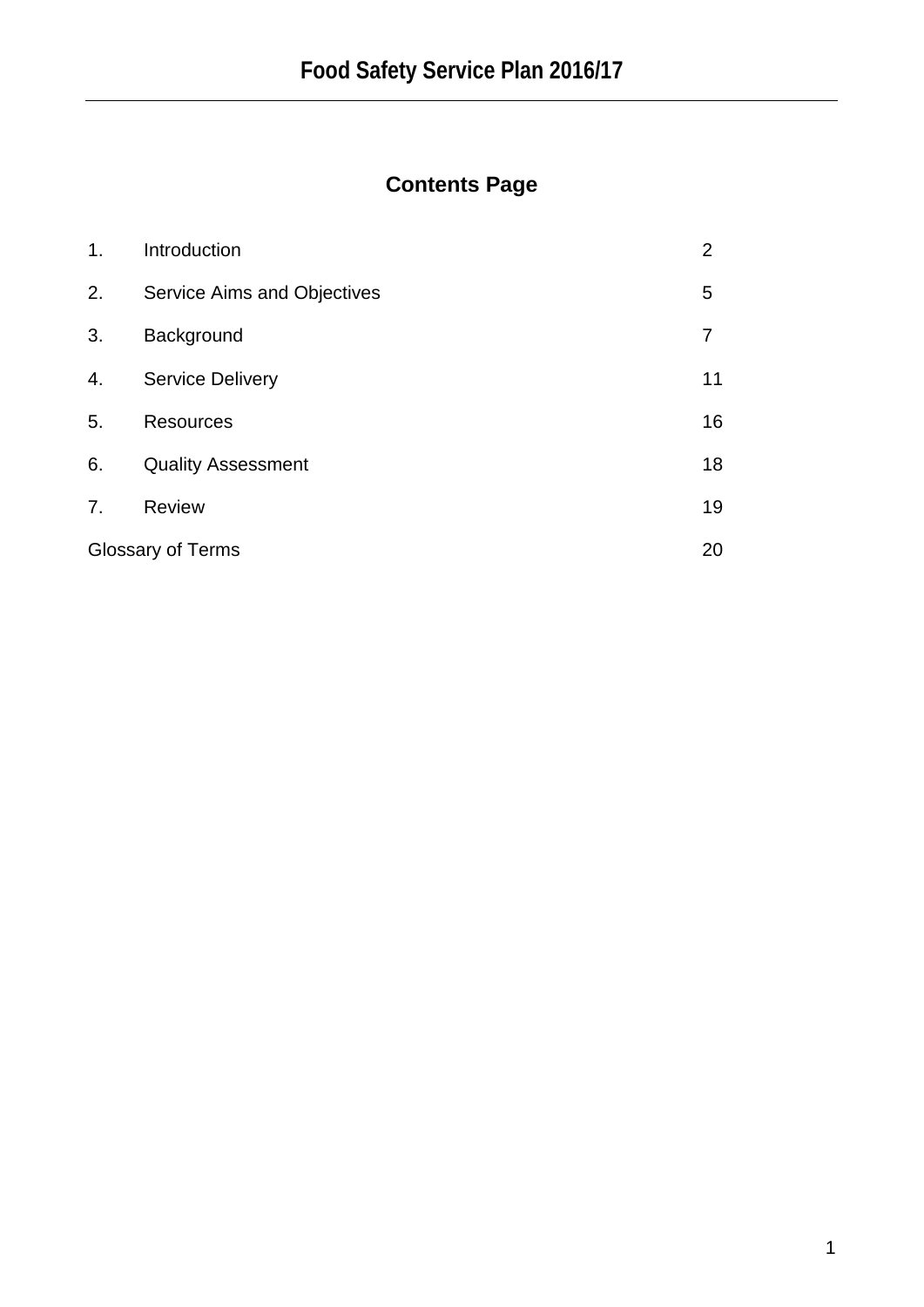# **1. Introduction**

The format of this Plan meets the requirements laid down by the Food Standards Agency (FSA) in their Framework Agreement, and is designed to ensure that local people and residents can clearly see what we do, how our services are delivered and what resources we have available to do this. It also allows the FSA to assess the services that we offer, so that they can ensure that our services meet the standard required under this framework agreement.

The primary function of the Health Protection Service is to provide education and advice to businesses in Wellingborough to help them comply with the requirements of the legislation. Inspections and investigations are undertaken at premises that are classified as either high risk, or where concerns have been raised about working practices or the safety of food from a premises.

Where appropriate, relevant food safety information will be shared with other organisations including the Inland Revenue, Fire Service, Police Service, Trading Standards, UK Border Agency and other internal departments within the council, to maximise intelligence gathering. This will assist in targeting action against poor performing businesses. We will also investigate the possibility of reviewing and updating data, by using data held by other sections within the council to minimise the burden between the council and local businesses

# **1.1 Better Regulation**

The Government has made a commitment to cut red tape to lift the regulatory burdens on businesses. Efficient and effective local regulation will play a key role in ensuring that the reduction of regulation really does translate into a reduction in the burden on businesses at a local level.

The team are working with Northamptonshire Enterprise Partnership, other councils and national regulators across Northamptonshire to help reduce the regulatory burden on businesses under the Better Business for All (BBfA) government initiative

The project is seeking to develop ways for regulators to work with and support businesses, to encourage economic growth. A pilot was undertaken during 2015/16 looking at improving communication with businesses, by changing letter formats. This work will be further developed during 2016/17. The project will allow officers to ensure that support is effectively targeted to individual circumstances.

It is proposed that the project will seek to enhance relationships through:

- Seeking to reduce the regulatory burden on businesses
- Promotion of two way communication between businesses and regulatory services
- Improving the business perception of regulators
- **Supporting regulators to find the right balance between encouragement,** education and enforcement
- Developing a joint offer of support from regulatory services for businesses
- Building trust of both regulators and businesses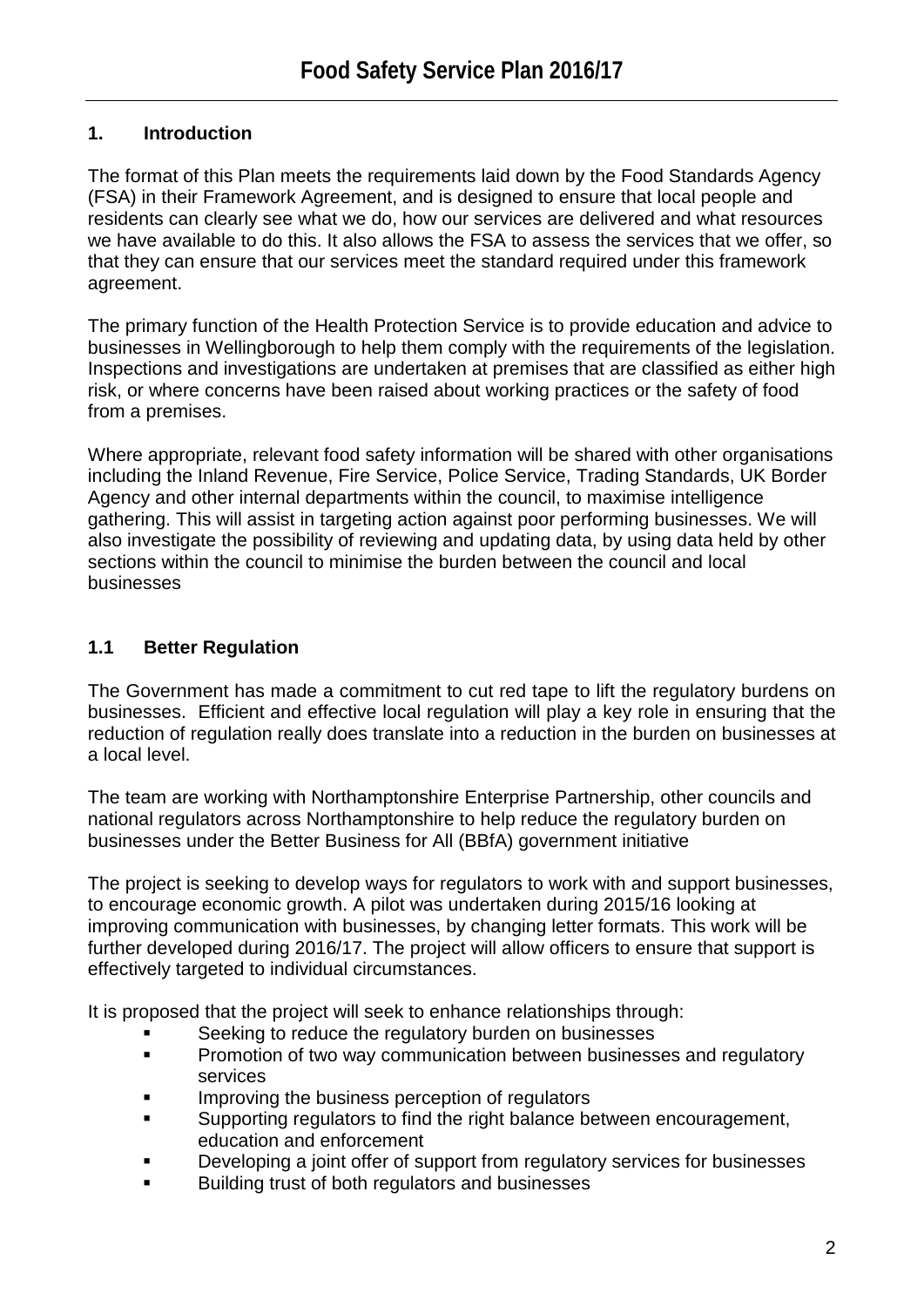Feeding back to government on how to do things better for both businesses and regulators

The project is initially focusing on small and medium sized food businesses. The Environmental Health Team will fully engage with this project as it progresses

# **1.2 Imported Food**

Authorised officers will ensure that their food hygiene interventions take account of imported food related issues. Reasonable steps will be taken to assess the legality of imported food from non-EU countries and effective action will be taken on non-compliance in order to protect public health.

The Environmental Health Team will identify any premises handling imported foods particularly products of animal origin. Priority will be given to those premises that are the first destination after import.

Care will be taken to ensure that officers remain familiar with the legislation they enforce, the Food Law Code of Practice and relevant imported food guidance – so that officers are competent and appropriately authorised to undertake imported food controls and related enforcement action.

# **1.3 Priorities for 2016/17**

On 1<sup>st</sup> April 2011 we migrated from the county Scores on Doors scheme onto the national Food Hygiene Rating Scheme. We will continue to promote the scheme during food interventions with a focus on improving standards within the poorer performing businesses in an attempt to increase the number of businesses achieving a rating of 3 or above. We will also continue to encourage businesses to display their rating to improve communication with customers.

The programme of focused visits and sampling, at non compliant food businesses will continue throughout this period in an effort to increase the number of Broadly Compliant premises within the district and achieve sustained improvements in poor performing businesses.

Compliance with food legislation will be encouraged by targeting businesses with a Food Hygiene Rating of 5, for positive publicity using twitter and the local press.

In 2013 funding for public health moved across to County Councils. It is recognised that the Health Protection team carry out a significant amount of public health functions and work will be undertaken to examine ways to engage with the wider Public Health Agenda.

A new Healthy Eating Award , the 'Eat Out Eat Well' scheme was introduced in 2015. The Eat Out Eat Well Award has been developed to reward caterers who make it easier for their customers to make healthy choices when eating out. It has three levels – Bronze, Silver, and Gold, and is symbolised by an apple logo in the shape of a heart. The scheme will be promoted during the next year.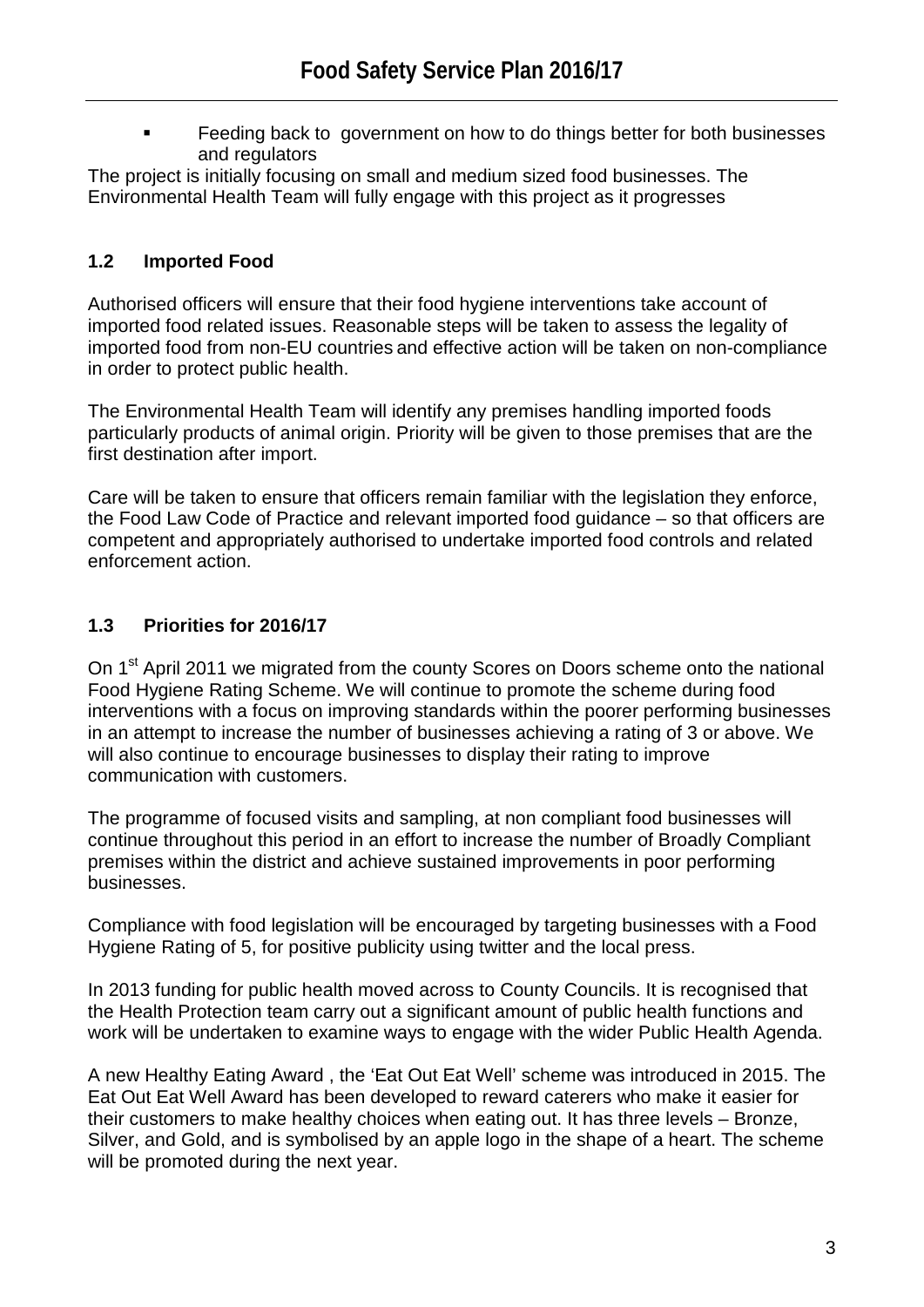We will again be supporting, within resources available, national Food Safety Week in June 2016. This is believed to be a worthwhile project to promote within the Borough, although resource restrictions within the team, mean that involvement will be limited.

The team were involved in two audits during 2015. One was by the Food Standards Agency and the other was as part of an inter-authority audit looking at compliance with the Food Hygiene Rating Scheme Brand Standard. Minor non-compliances were noted during these audits and action plans have been created to ensure full compliance with the FSA Code of Practice and the Food Hygiene Rating Scheme Brand Standard. These action plans will be fully implemented during 2016.

A county project targeting food fraud will be undertaken, to increase awareness of the statutory traceability requirements for raw and cooked meat in food businesses.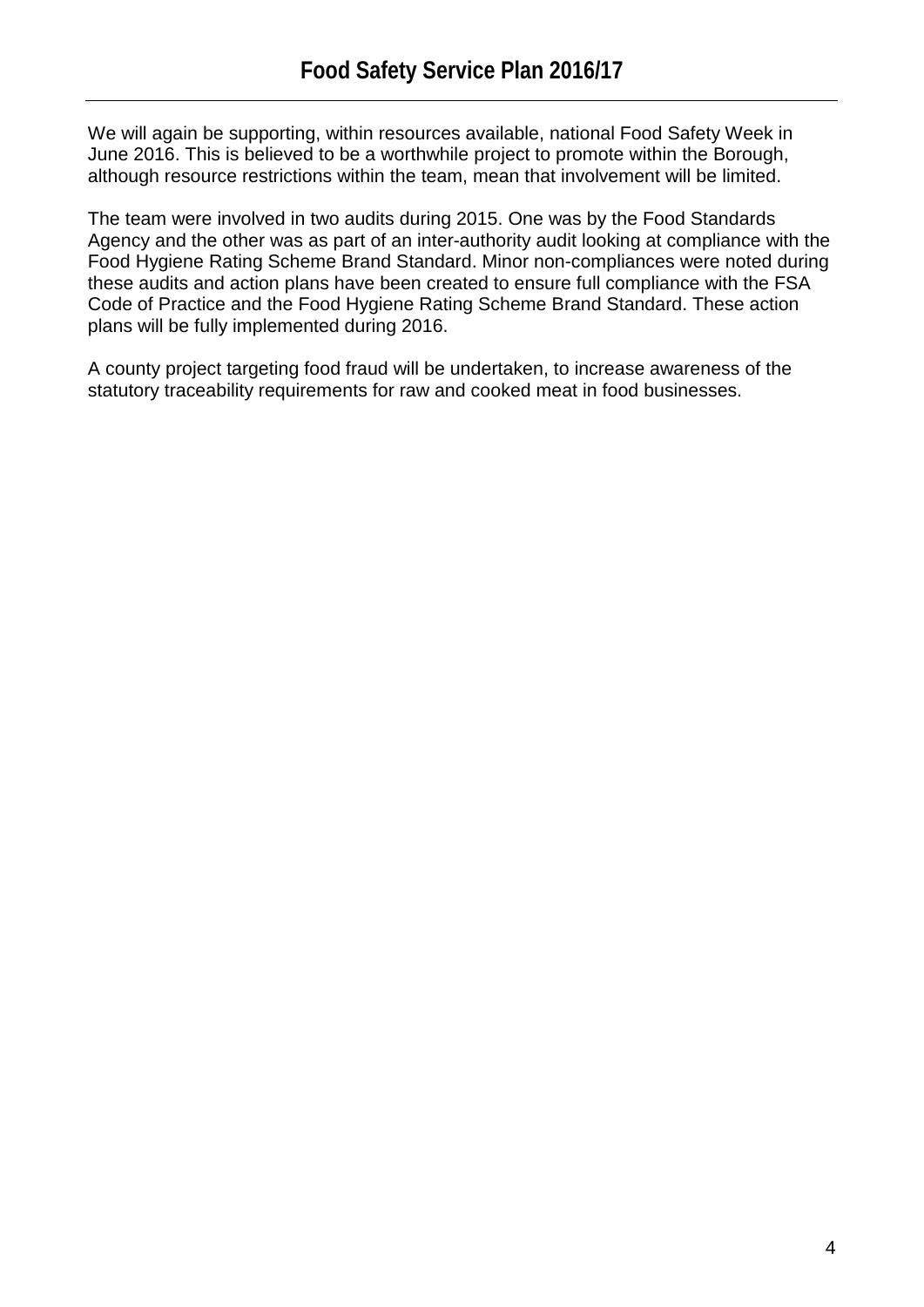# **2. Service Aims and Objectives**

# **2.1 Service Aims and Objectives**

Borough Council of Wellingborough is designated as a Food Authority and as such has a statutory duty to enforce Food Safety legislation.

The **aim** of the service is to work with local businesses to achieve improvements in food safety, hygiene, nutrition and reduce food poisoning within our community.

Our key delivery **priorities** are;

- **Undertake inspections of food premises in accordance with the Food Law** Code of Practice.
- Investigate complaints about food premises and products
- Investigate cases of infectious diseases
- Sample and test food products produced and sold within the district
- Provide advice and assistance to new and existing businesses
- Promote healthy food provision within the district through the Eat Out Eat Well Award and other promotional activities
- Support businesses in the implementation of Safer Food Better Business (SFBB). (FSA produced pack designed to assist small businesses meet their legal requirement to have Hazard Analysis Critical Control Point (HACCP) in place)
- Integrate the service with other public health strategies to achieve an overall healthier community

Key objectives for the service during 2016/17 are to:-

- Increase the number of food businesses within the Borough that are 'Broadly Compliant' with food hygiene standards by targeting non-compliant businesses
- **Monitor service delivery and review policies and procedures to ensure that** they address the demands of the Governments Better Regulation Agenda
- Work closely with the FSA and PHE with the aim of reducing the number of cases of food poisoning within the borough.

# **2.2 Links to Corporate Objectives**

Borough Council of Wellingborough priorities are;

- Promoting high quality growth
- Reducing crime and anti-social behaviour
- **IMPROVING LIFE CHANCES FOR YOUNG PEOPLE**
- **Delivering efficient and responsive services**
- Enhancing the environment

The aim and objectives of the Authority in respect of Food Safety Law are drawn up annually by the Health Protection Team and are integrated into the Councils Service Plans.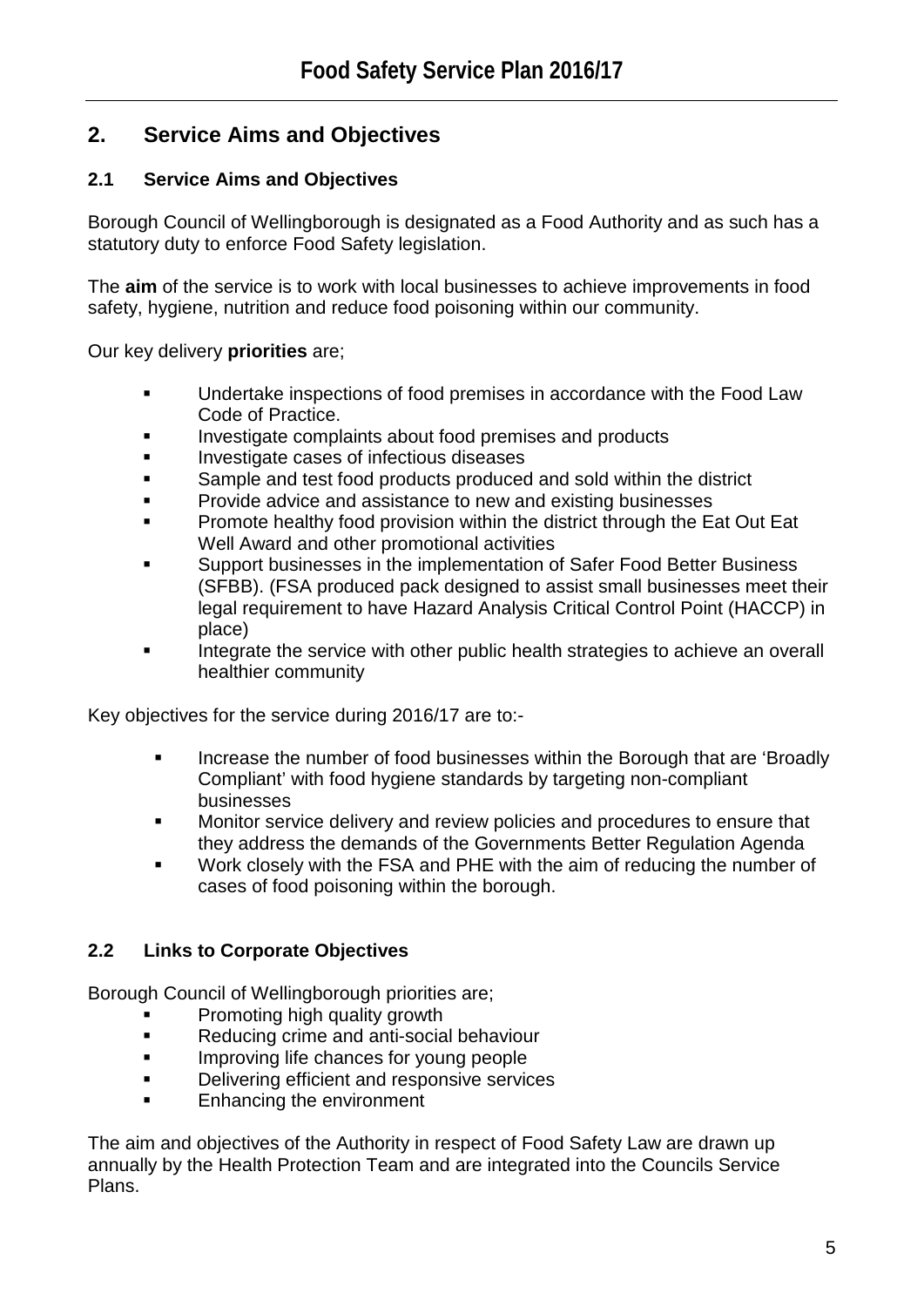# **2.3 Performance Indicators**

The service has internal performance indicators designed to measure the effectiveness of the service;

| <b>Indicator Description</b>                                                                                               | <b>Target</b> |
|----------------------------------------------------------------------------------------------------------------------------|---------------|
| Percentage of food premises inspections that should have<br>been carried out that were carried out for high risk premises. | 100%          |
| Percentage of food premises inspections that should have<br>been carried out that were carried out for low risk premises.  | 95%           |
| Number of other food visits                                                                                                | 150           |
| Number of Food Hygiene and Health and Safety Courses to<br>be run                                                          | 3             |
| Percentage response to requests for general service within 2<br>working days                                               | 95%           |
| Number of Food and Water Samples Taken                                                                                     | 50            |
| Increase the number of food businesses classified as being<br>'Broadly Compliant'                                          | 94%           |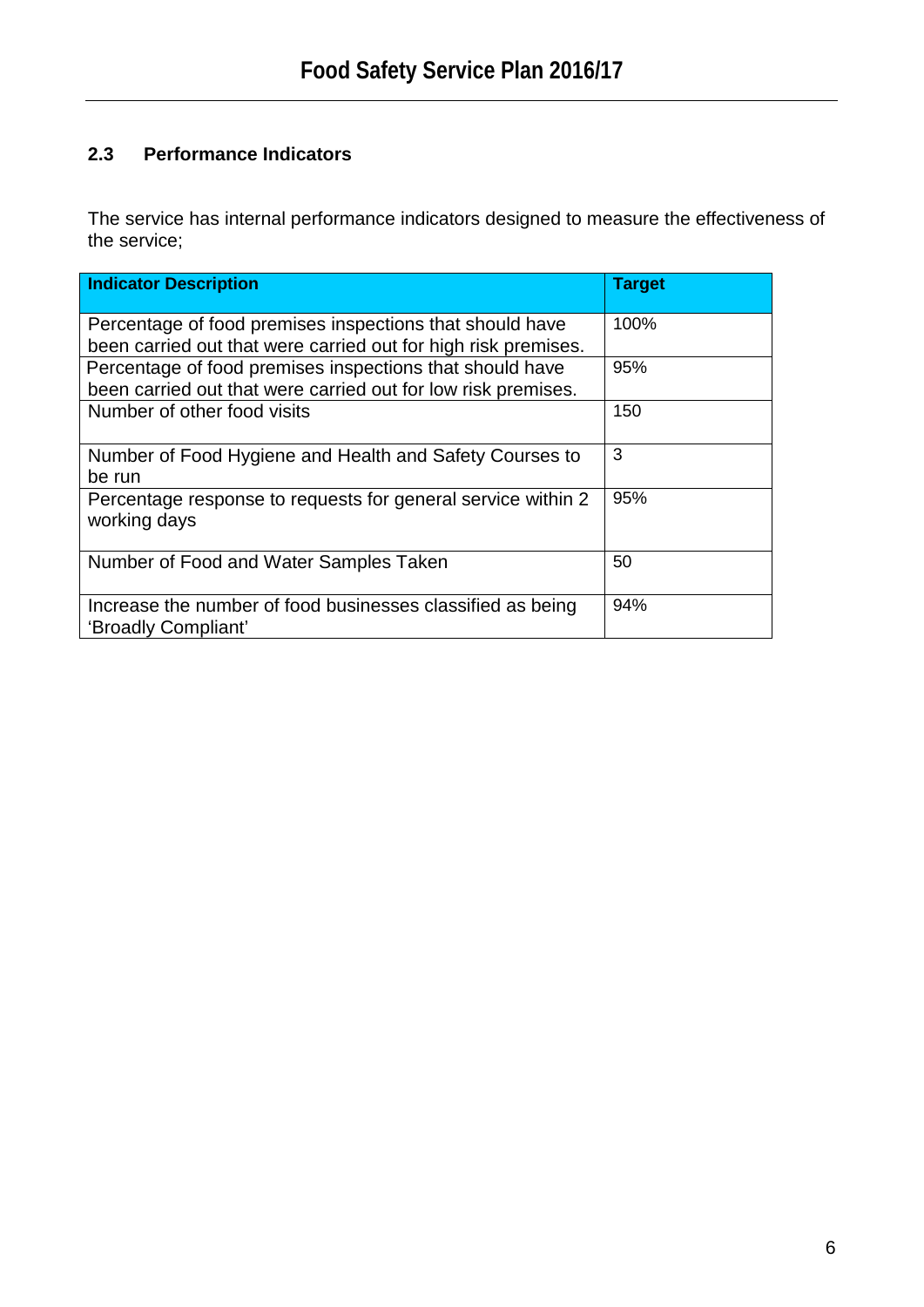# **3 Background**

# **3.1 Profile of the Local Authority**

The Borough covers an area of 163 sq km centrally situated in the country with excellent communications. The Borough of Wellingborough is a diverse place to live and work. Urban and rural, traditional and modern, wealth and poverty, local and migrant - these and many other contrasts make for a richness of commerce, communities and culture. The urban centre is the town of Wellingborough where over two thirds of the 76,4461 (ONS 2014) residents live. The remainder live in 19 surrounding settlements.

The town has expanded significantly from its market square base in the last sixty years. These changes have brought new housing, industry and people. A proportion of these people have come to settle from overseas. India, Africa and the Caribbean have been the main sources of migration. Taken together these communities represent 11% of the urban population — comparable with some of the most diverse urban communities in the country.

During the last ten years the town has witnessed the arrival of individuals and families from Eastern Europe. These communities are discernible through new shops, products and languages. Reliable statistical evidence of the numbers staying or working in the town is weak, but the food business profiles of these Eastern European migrants within the town have an increased presence.

# **3.2 Organisational Structure**

The Health Protection team manages the food safety function and is within Environmental Health, which is part of the Planning and Local Development service. Health Protection reports to the Services Committee. In addition to food safety the Health Protection team also have responsibility for other areas of work, including health and safety enforcement, licensing, infectious disease control, health promotion and water safety. Most officers are involved in all areas of work. Health protection officers may be required to assist the environmental protection team in times of staff shortage.

Environmental Health is structured as detailed below: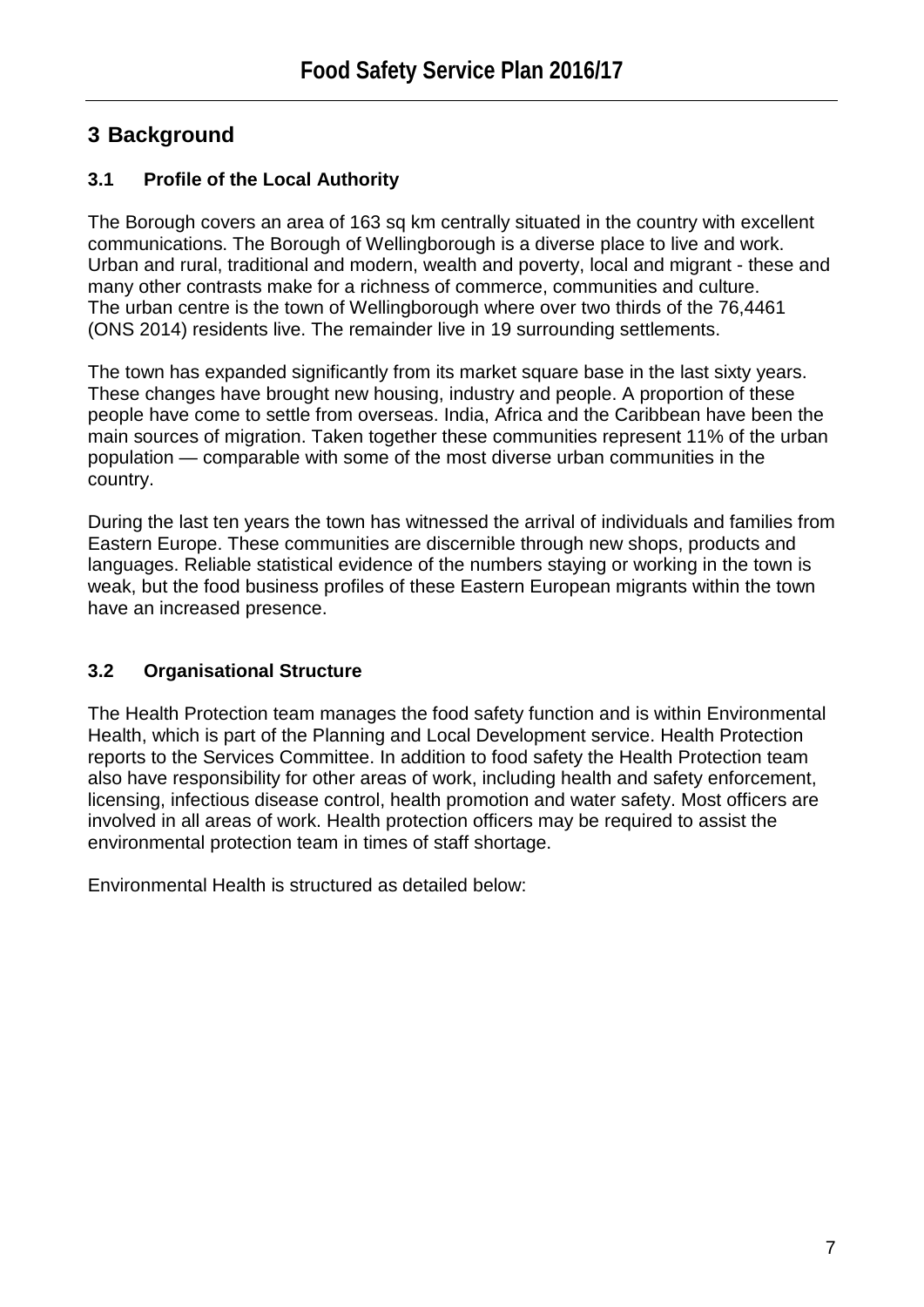

# **3.3 Scope of the Food Safety Service**

The Food Safety service provides two broad areas of work, which can be classified as either pro-active or reactive.

*Pro-active*

- Inspections (programmed interventions) and audits of food premises
- Education of Food Business Operators and employees through guidance, information and training
- Undertaking and participating in health promotion campaigns
- **Maintaining an accurate Food Safety Database**
- Liaising with other Council departments and external organisations including Planning, Building Control, Licensing, Trading Standards, FSA, Northamptonshire Food Liaison Group, Care Quality Commission, Drinking Water Inspectorate and OFSTED
- **Devising material to help businesses comply with the Law and good practice**
- Website maintenance and design

### *Reactive*

- Investigating infectious disease notifications and outbreaks
- **Responding to complaints and requests for service**
- Planning/ building control applications
- Responding to other emergency situations as required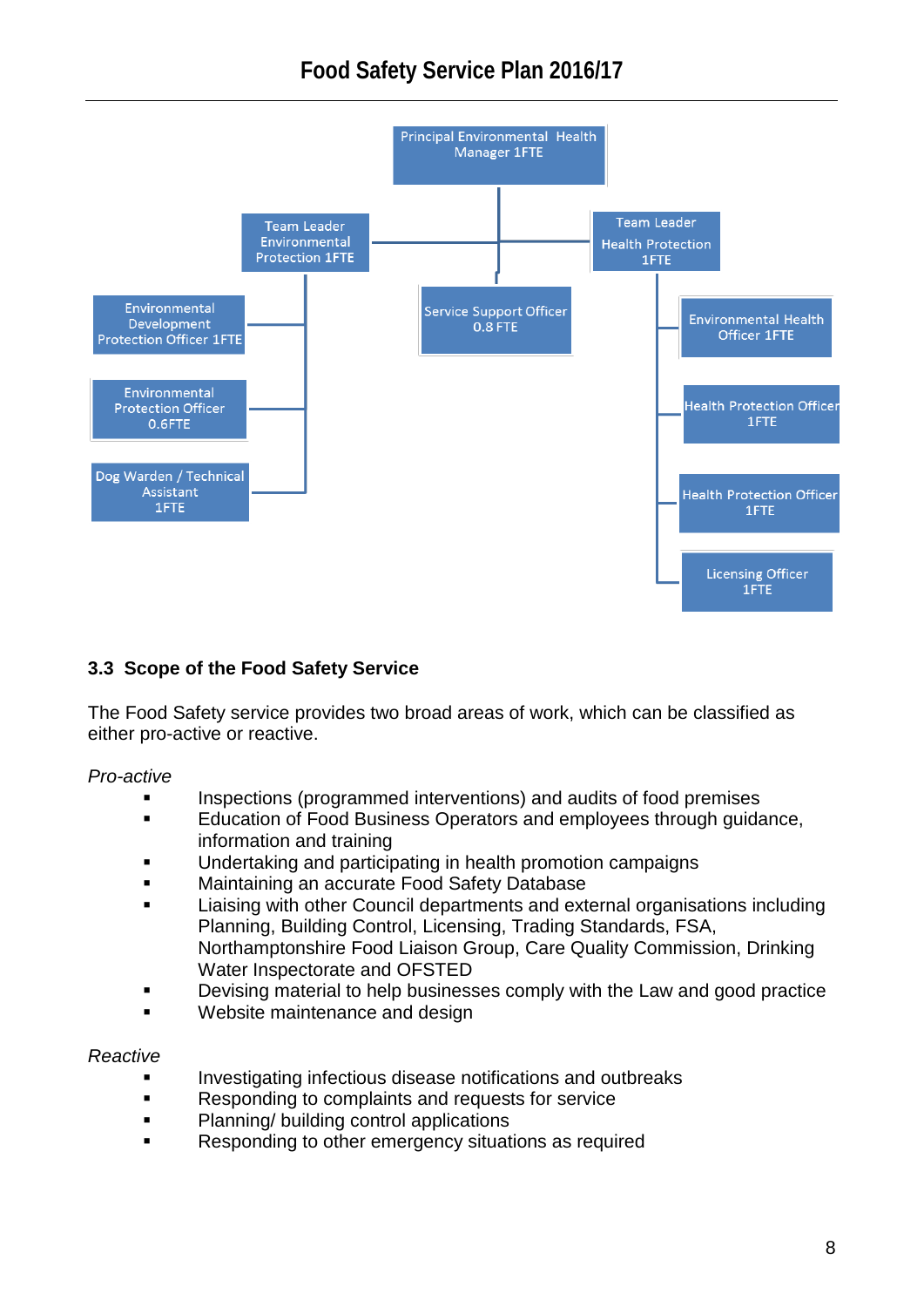The same officers who are involved in the food safety function also provide health and safety enforcement, smoke-free enforcement, infectious disease control and the licensing service.

# **3.4 Demands on the Food Service**

The authority supports the Home Authority and Primary Authority Principle.

Food premises are categorised according to a risk rating A (highest risk) to E (lowest risk). The current breakdown of food businesses in the Borough are shown below. The total number of food premises is currently 738. These figures are constantly fluctuating. New premises are initially unrated but receive a visit within 28 days of registration.



There are 4 premises approved for manufacturing meat products, 2 premises approved for the production of dairy products, one approved stand alone cold store and one premises approved for packing eggs.

There are a number of major food factories within the district including two flour mills, a pie manufacturer, a meat processing factory, two spice mills, two food flavouring manufacturers, a dairy product manufacturer and a breakfast cereal manufacturer together with large food distribution centres.

The service is delivered both in and out of normal office hours to ensure premises are inspected whilst they are operational. It is the policy for food inspections to be undertaken unannounced to allow the actual operation to be observed, except in unusual circumstances or where the food business is based within domestic premises.

During 2015 the Environmental Health team was restructured. The Health Protection team currently has a vacant Health Protection officer post, which is being covered by the use of a contract Environmental Health Officer to undertake food hygiene inspections. Working practices will continue to be reviewed to ensure that the authority continues to meet all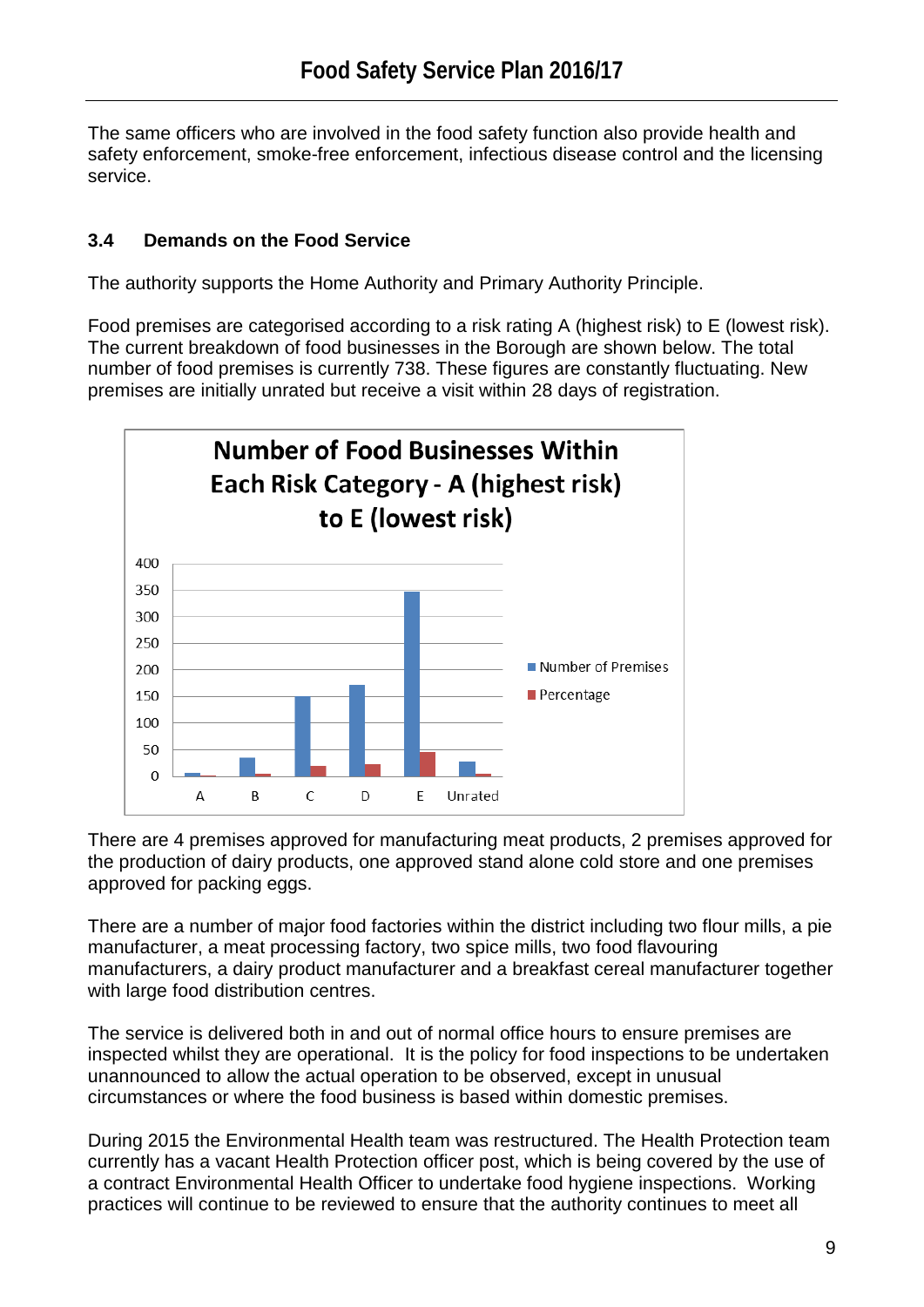statutory responsibilities. Priority will be given to targeting high risk and poor performing businesses, but it has to be acknowledged that a small number of lower risk businesses may not be inspected within the prescribed period set out in the FSA Code of Practice.

# **3.5 Enforcement Policy**

Environmental Health Services have a general enforcement policy approved by the council which has a food safety appendix. All enforcement action will be taken in line with this policy. In addition there are comprehensive procedures available to ensure consistency of service. This is in the process of being reviewed.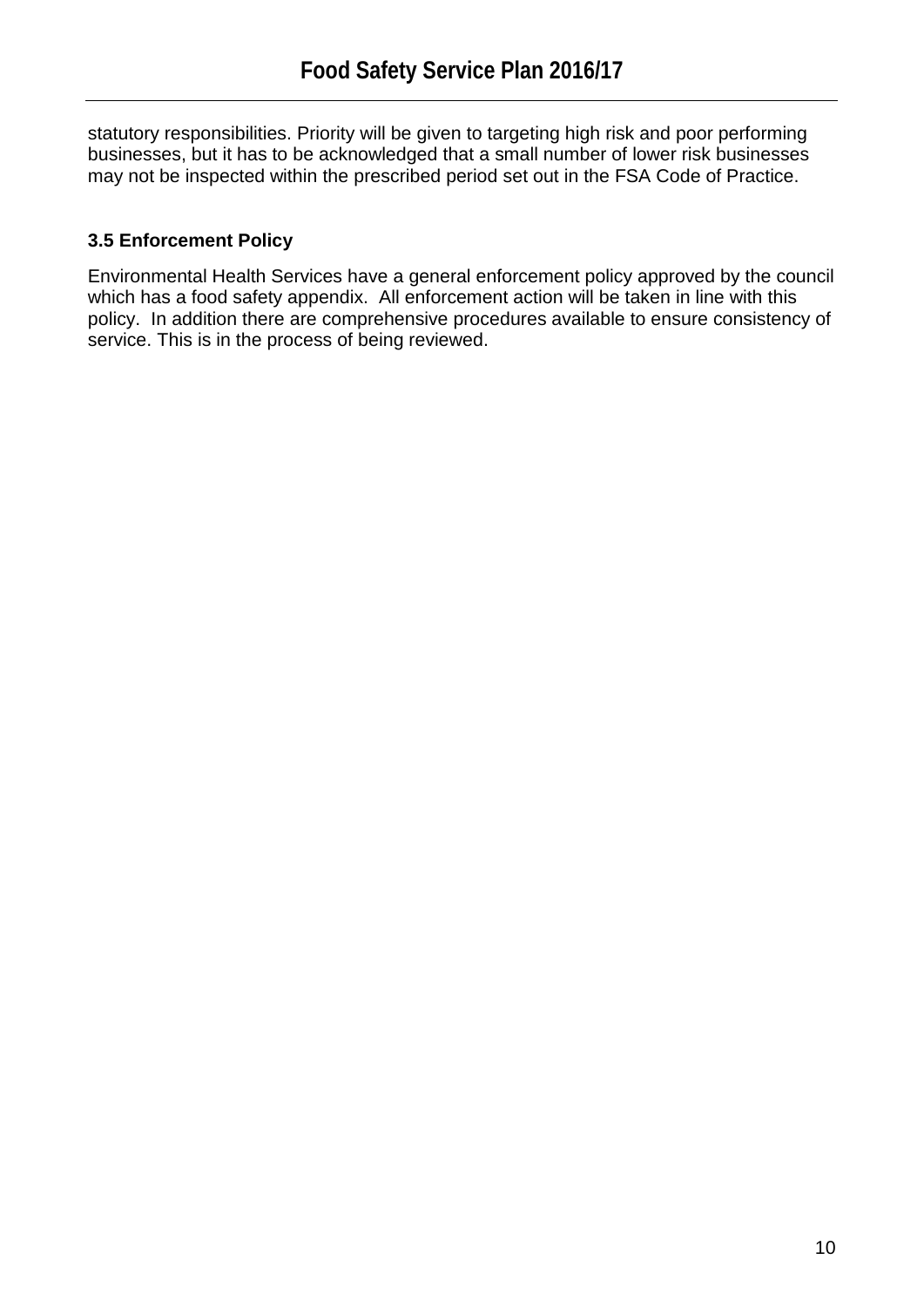# **4 Service Delivery**

# **4.1 Food Premises Inspections**

The following table shows the minimum number of inspections that will need to be carried out in the year 2016/17.

| <b>Risk Rating</b> | <b>Number of</b><br>inspections in<br>2016/17 |
|--------------------|-----------------------------------------------|
| A (highest risk)   | 8                                             |
| B                  | 21                                            |
| Ć                  | 101                                           |
| D                  | 69                                            |
| E (lowest risk)    | 120                                           |
| <b>Total</b>       | 319                                           |

The policy relating to the inspection of food premises is detailed in the food hygiene inspection procedure. This procedure details how decisions are made over the type of intervention to be undertaken taking into account Better Regulation principles. Priority will be given to undertaking inspections of high risk premises.

The FSA Code of Practice allows for a flexible approach to the inspection of low risk premises. An 'Alternative Enforcement Strategy' is currently implemented for category E premises whereby they are assessed by either a self assessment questionnaire or by a questionnaire visit. Consideration will be given to utilising other forms of intervention in category D and 'broadly complaint' category C premises, to allow for more time to be spent with those businesses which are not currently 'broadly compliant' with food safety legislation.

Re-visits will be made to food premises following the issue of any formal notices in order to check compliance. Informal notices will be followed up if appropriate by revisit or by questionnaire. Revisits are concentrated upon those businesses which are not scored as being Broadly Compliant. It is expected that in addition to the planned inspection programme detailed above, around 70 revisits will be undertaken.

# **4.2 Food Complaints**

All food complaints are investigated. The authority receives approximately 80 complaints with respect to foodstuffs and food premises each year. The level of investigation for any complaint is determined by the investigating officer and Principal Environmental Health Manager or Team Leader.

# **4.3 Primary Authority Principle**

In July 2009, the Regulatory Enforcement and Sanctions Act introduced the concept of a 'Primary Authority' for the majority of regulatory functions. At the request of a business, a local authority is compelled to act as that company's Primary Authority. The role of the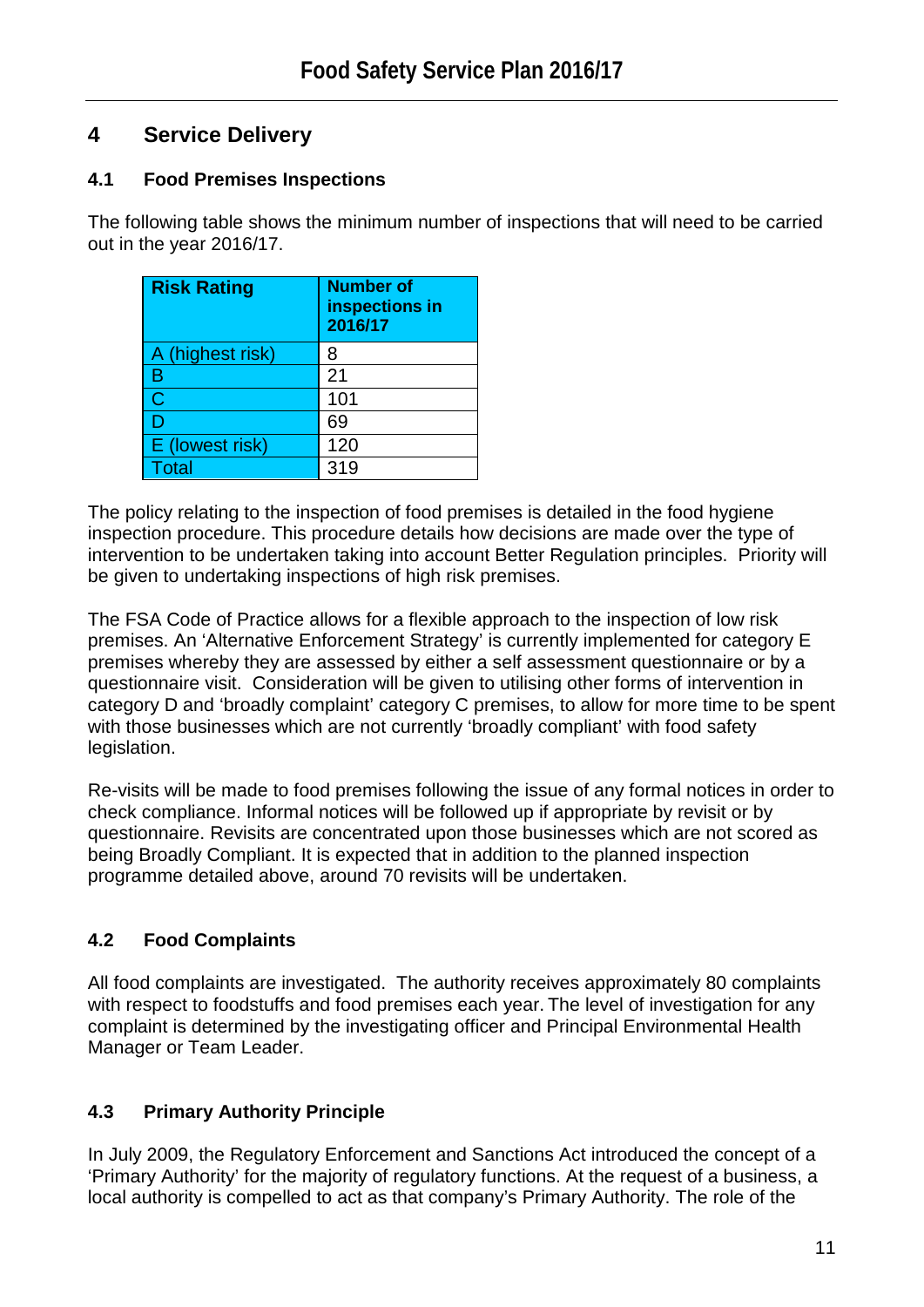Primary Authority will be to act as a point of contact for other local authorities on policy issues, inspection programmes and when considering taking any enforcement action. The Primary Authority is able to prohibit that local authority from taking their enforcement action subject to an appeal process to the Better Regulation Delivery Office against the decision of the primary authority.

We have not been approached to act as the Primary Authority for any of our businesses. We do however adhere to the Primary Authority Principle and liaise with Primary Authorities before we take any formal enforcement action. Any inspection plans produced by Primary Authorities are adhered to when undertaking pro-active interventions.

# **4.4 Advice to Business**

Advice and education for businesses, schools and individuals is provided on food safety. New businesses contacting the authority before opening will receive advice on how to comply with legislation before receiving their food safety inspection. Inspections prior to opening will be reserved for high risk premises.

The Foundation CIEH Level 2 Food Hygiene Certificate Course is run by officers within the authority.

The Health Protection team also provide guidance on completion of the Safer Food Better Business pack to high risk businesses.

# **4.5 Food Sampling**

The authority has a food sampling policy and programme. The authority takes part in both national PHE sampling programmes and regional sampling programmes. Sampling will also be targeted at local businesses identified in the district as high risk and those where there are hygiene concerns.

Sampling will on occasion take place prior to food inspections as advised by the FSA. Sampling will be conducted in accordance with our sampling procedure. This will result in approximately 50 food, environmental and water samples being taken.

All food samples are currently analysed by the PHE laboratory in Birmingham, although PHE are reviewing their laboratory structure so this may change over the coming year. The Sampling programme will include food items identified as national priorities by PHE and local priorities as set by the County Food Sampling Group. National Priorities for 2016/17 include pies and pate.

The sampling programme for 2016/17 is still being finalised. The team will also undertake ATP swabbing within high risk premises, which is a method which provides instant results on the level of cleanliness of food contact surfaces.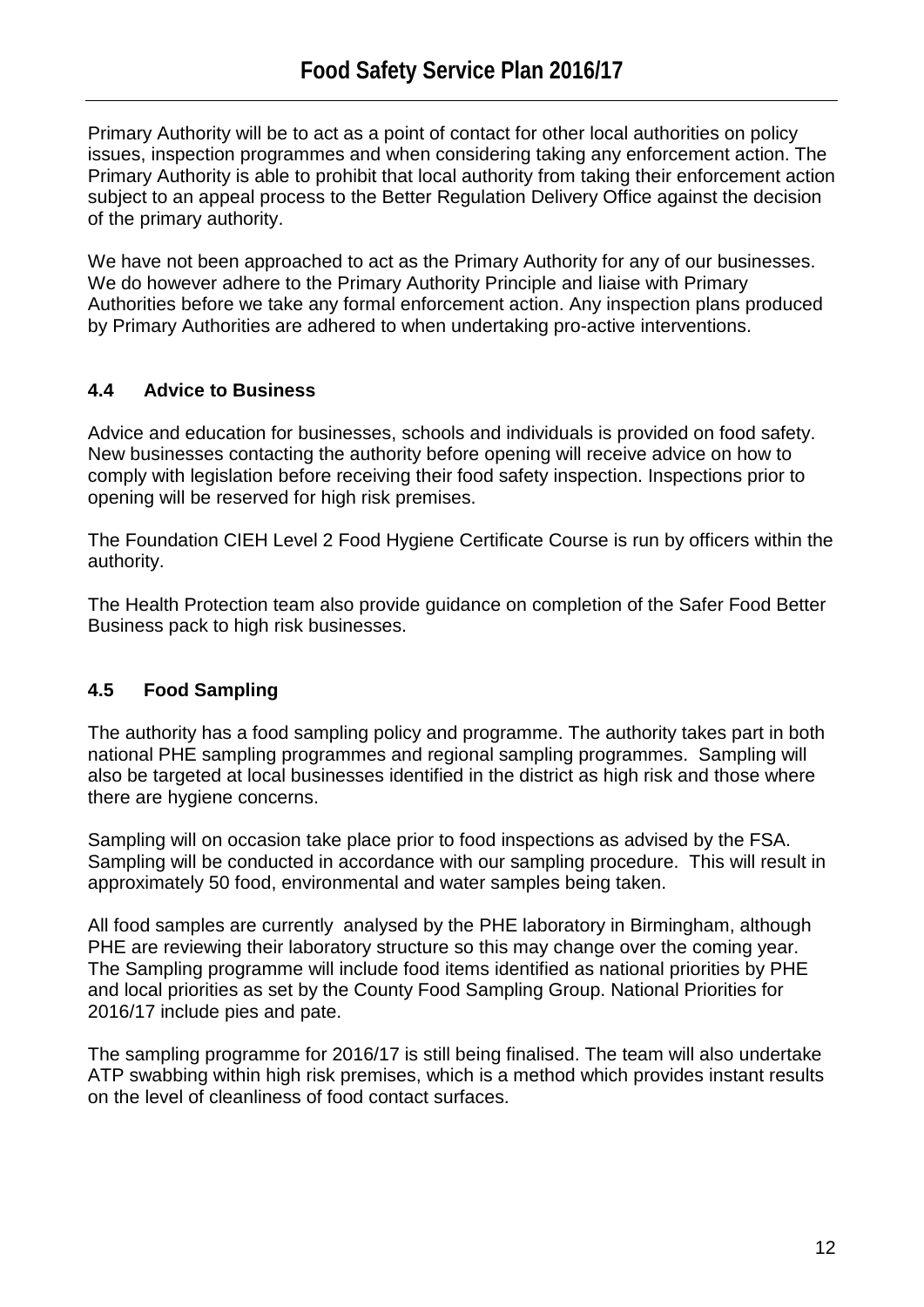# **4.6 Control and investigation of Outbreaks**

There are formal arrangements in place to identify and investigate cases of food poisoning between PHE and the Authority. All laboratory identified cases of food poisoning are sent directly to the authority for investigation. All incidents of food poisoning or alleged food poisoning are investigated with a view to tracing the source and preventing spread and reoccurrence. It is estimated there will be around 110 food poisoning cases and 2 potential food poisoning or infectious disease outbreaks in the year 2016/17.

# **4.7 Food Safety Incidents**

The authority acts on all food alerts received in accordance with the food alert procedure and the FSA's Code of Practice. It is estimated that there will be 40 food alerts in the year 2016/17.

Food Alerts are received electronically from the Food Standards Agency and are received by all Food Officers.

Upon receipt the Principal Environmental Health Manager or Team Leader will assess the course of action to be taken. The Alert will be categorised by the Food Standards Agency as either 'for action' or for 'information only'. Where it is determined that action is required, the course of action will be identified and the appropriate resources allocated. Food premises will be contacted and/or visited as deemed necessary.

# **4.8 Liaison with Other Organisations**

The authority has local partnerships with the following organisations:-

- Northamptonshire Food Liaison Group;
- **Northamptonshire Food Surveillance Group;**
- **Northamptonshire Trading Standards;**
- Northamptonshire Healthy Eating Group
- Department of Health;
- **Better Requlation Delivery Office (BRDO);**
- **Public Health England (PHE);**
- **Food Standards Agency (FSA);**
- Care Quality Commission (CQC);
- OFSTED;

Through these groups, particularly the Northamptonshire Food Liaison Group, there have been regular joint training and consistency exercises.

All planning applications are looked at by the team with respect to food safety, and advice on structures etc. is given to future businesses at this point. Copies of Licensing Act consultations are forwarded to the team and used as a mechanism to ensure all food businesses are registered and any food hygiene problems can be highlighted.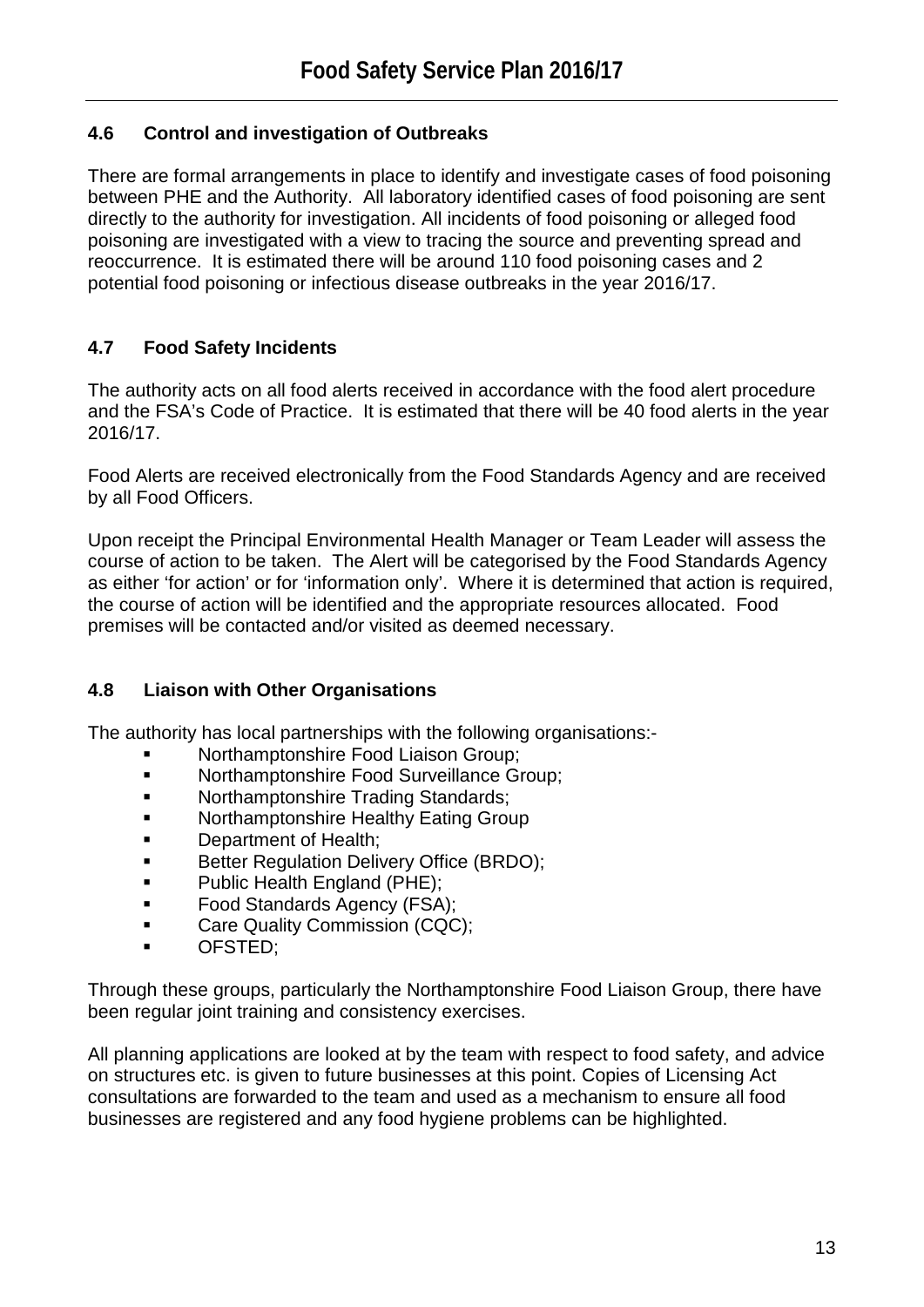# **4.9 Food Safety Promotion**

The Health Protection team is also responsible for health promotion including food safety and nutritional promotion. This includes the provision of CIEH Level 2 Food Hygiene training.

The Eat Out Eat Well Award was launched in May 2015 and has been developed to reward caterers who make it easier for their customers to make healthy choices when eating out. It has three levels – Bronze, Silver, and Gold, and is symbolised by an apple logo in the shape of a heart.

The level of award is based on a scoring system that takes into account the type of food on offer, cooking methods, and how the meals are promoted to customers. This scheme benefits caterers by promoting their businesses and consumers, by helping them make healthier choices when eating out. Limited resources are available to devote to non statutory schemes, and in 2016/17 there is a target to achieve 5 new award holders.

Food Safety Week in June 2015 will be supported and activities will be co-ordinated across the county to maximise the use of resources. The team will also support other national campaigns throughout the year.

Since the E.coli outbreak in South Wales in 2005, the priority of all food hygiene inspections has been raising awareness to ensure all businesses are controlling the risks from this potentially fatal bacteria. All relevant businesses are made aware of the FSAs E Coli guidance.

# **4.10 Achievements During 2015/16**

The below achievements represent work undertaken between 1<sup>st</sup> April 2015 and 29<sup>th</sup> February 2015:

- 1. Carried out a total of 219 food safety inspections. We are on track to achieve 100% of high risk inspections due (Categories A-B) by the end of this period (March 2015). We also undertook 90 food safety interventions using self assessment questionnaires for low risk businesses, in accordance with our Alternative Intervention Strategy. 86 revisits were undertaken to check on compliance following an inspection.
- 2. Investigated 82complaints about food purchased within the borough or food safety standards within premises and took appropriate action. We undertook 57 visits to investigate complaints.
- 3. Served 13 improvement notices on 3 businesses and undertook a large number of visits to a small number of poor performing business.
- 4. 5 food businesses closed voluntarily for a period of time during enforcement action to secure improvements within the premises.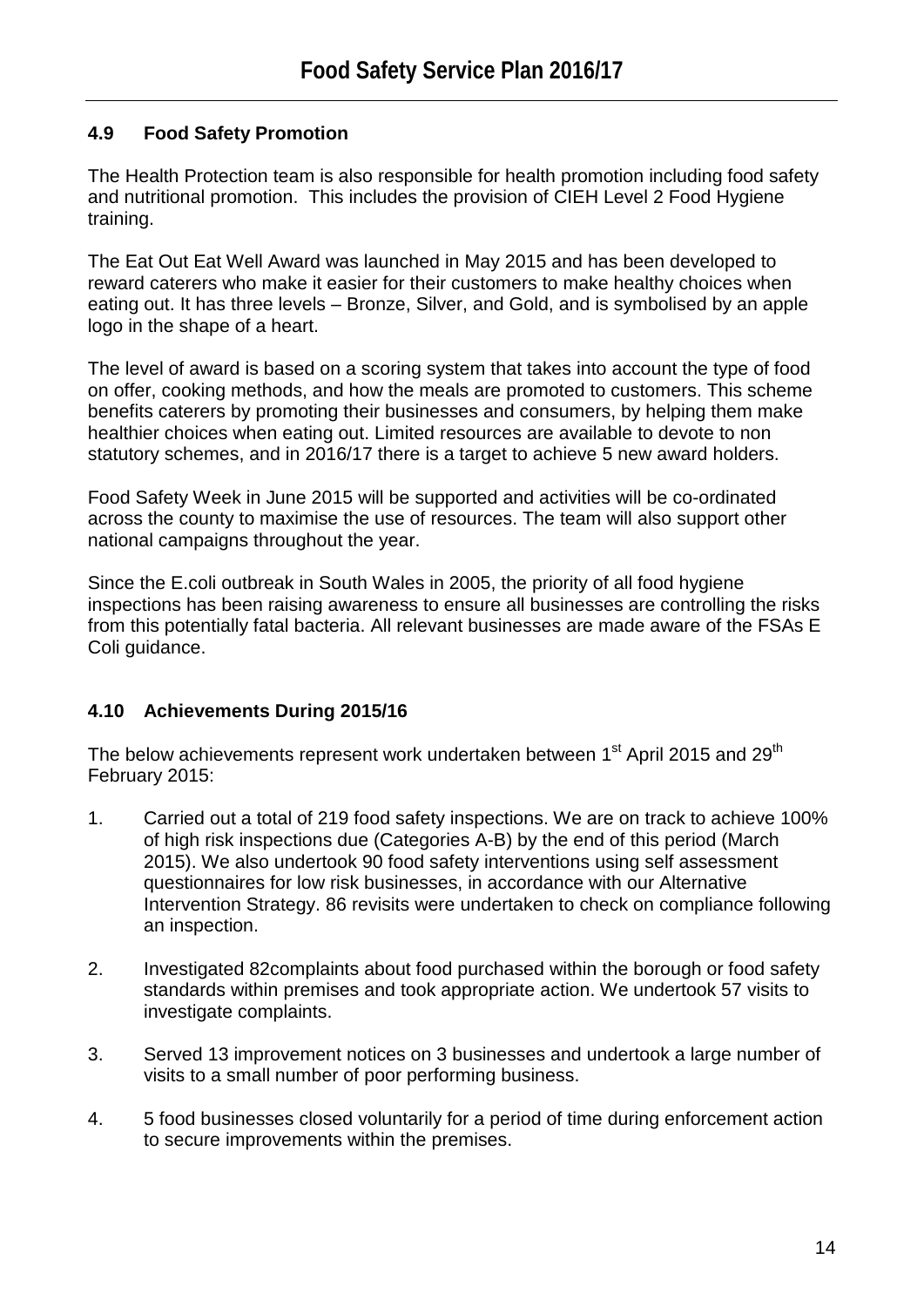- 5. A formal seizure of food and subsequent condemnation by magistrates court was undertaken in 1 premises and food was surrendered for destruction voluntarily in another 7 premises.
- 5. To comply with our primary aim of raising awareness of issues through education and advice, we undertook 11 advisory visits to assist in legislative compliance.
- 6. 94% of premises were found to be Broadly Compliant with food safety legislation following their inspection.
- 7. The Health Protection team have been working closely with food businesses providing them with guidance on how to improve their Food Hygiene Rating. Since the introduction of the national Food Hygiene Rating Scheme in April 2011 we have offered businesses the opportunity to request a rescore where they feel that they have met all requirements detailed within their inspection report. During this period 13 re-rating requests were received.
- 8. Health protection officers contributed to Food Safety Week in June 2015 by attending a local supermarket and providing food safety leaflets to customers. The focus was around food safety in the home. The team also supported the 'Defrost your turkey' campaign at Christmas with a radio interview on BBC Radio Northampton.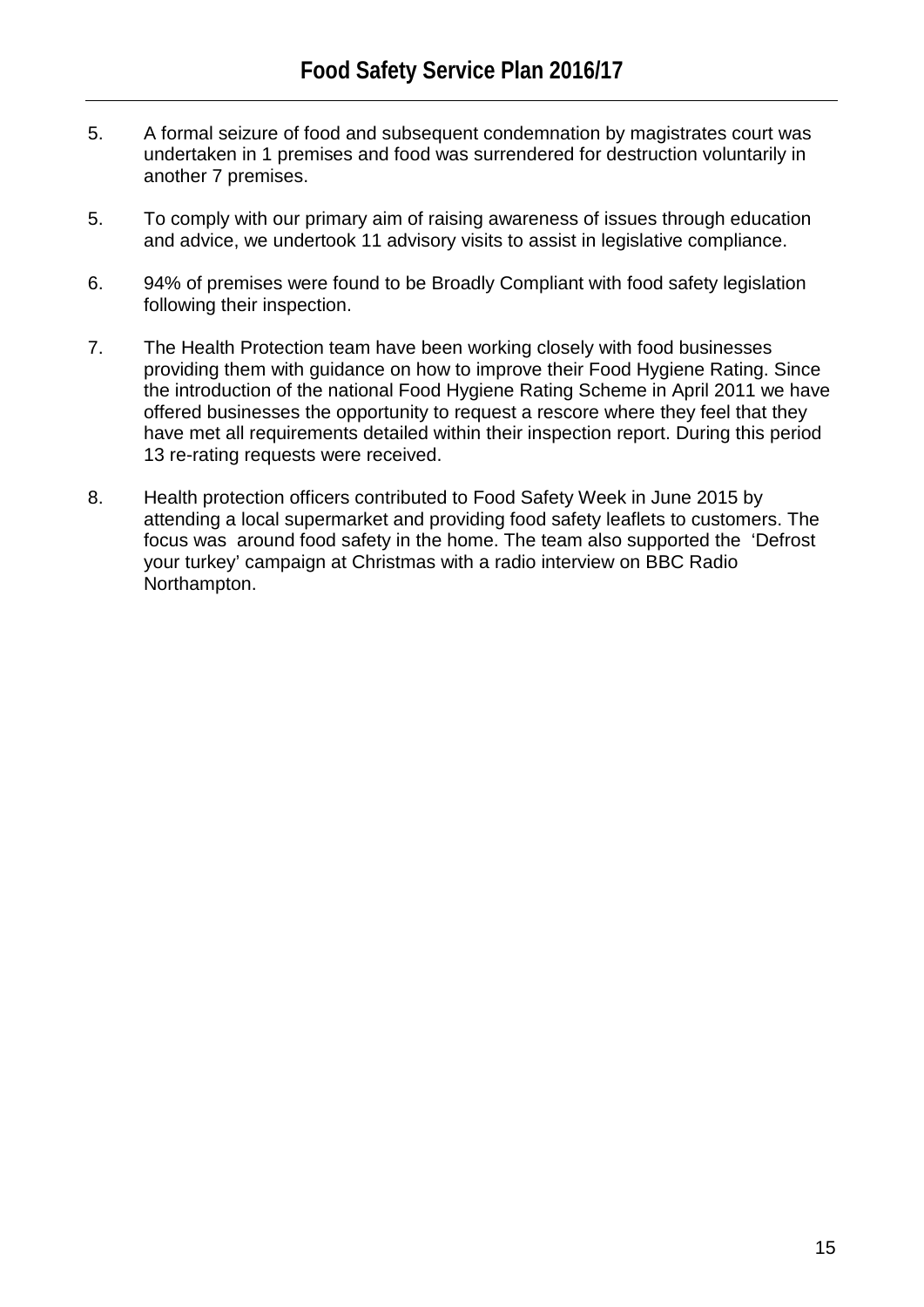# **5 Resources**

# **5.1 Financial Allocation**

The salary budget for the Health Protection team is £281,000 for the financial year 2016/17 which includes the other functions of the team such as Health and Safety Enforcement, and Licensing of which around 40% will be allocated to Food Safety Enforcement activities.

The remaining budgets are shown below;

|                              | <b>Budget 2016/17</b> |
|------------------------------|-----------------------|
| <b>Supplies and Services</b> | £3100                 |
| <b>Health Courses</b>        | £1650                 |

# **5.2 Staffing Allocation**

The Health Protection team consists of 8 members of staff. At the time of writing this plan there are 2.97 Full Time Equivalent (FTE) officers for the food safety function. The Health Promotion Officer will also on occasion be involved in food safety promotional work. The above calculations can be broken down into officers as detailed below:

| <b>Principal Environmental Health Manager</b> | 0.25 FTE   |
|-----------------------------------------------|------------|
| <b>Team Leader Health Protection</b>          | 0.50 FTE   |
| <b>Environmental Health Officer</b>           | 0.70 FTE   |
| <b>Health Protection Officer</b>              | 0.55 FTE   |
| <b>Health Protection Officer</b>              | 0.55       |
| <b>Service Support Officer</b>                | 0.15 FTE   |
| <b>Licensing Officer</b>                      | $0.02$ FTE |

# **5.3 Staff Development Plan**

The training needs of enforcement officers are identified during the appraisal process known as Performance Development Review and a training programme will be developed once complete. It is the policy of the Council to ensure that officers involved in enforcing food safety legislation receive a minimum of 10 hours continuing professional development training as required by Food Standards Agency – Code of Practice and practice guidance. This will be provided through a combination of commercial courses, training provided by the FSA, Northamptonshire Food Liaison Group and internal training courses.

All food safety regulators will undergo the Regulators' Development Needs Analysis (RDNA) which is a competency and development framework designed to assess food safety enforcer competence and to ensure Enforcement Officers have the right skills for the job. A training programme will be designed for each authorised officer and appropriate training will be provided, utilising free or low cost training provided by the FSA or the Northamptonshire Food Safety Liaison group as part of the partnership approach.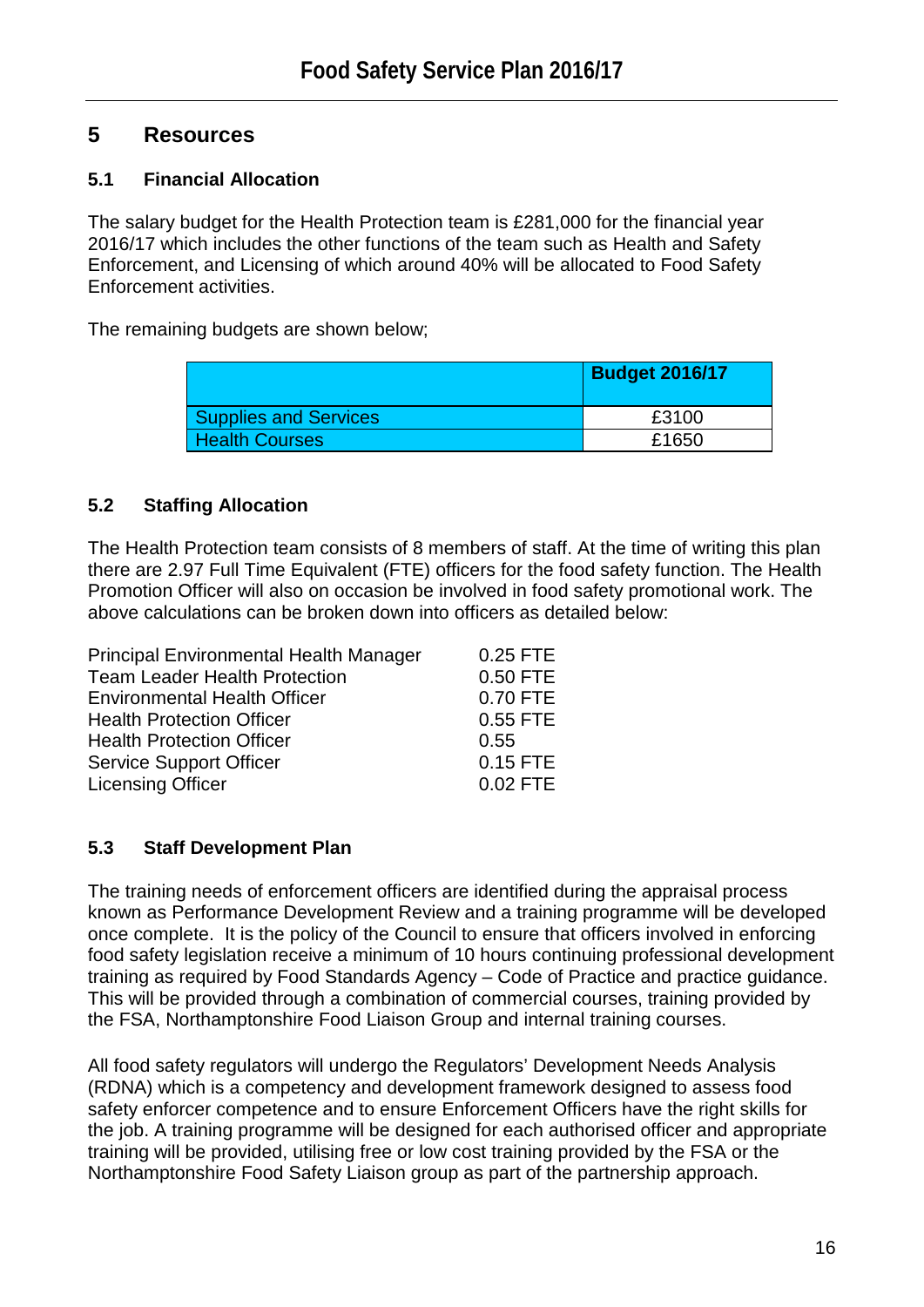A record is kept of all training related to food safety or other relevant subjects that would improve the effectiveness and efficiency of the officers performing food safety enforcement. All training undertaken is reviewed as to its usefulness and practical applications and feedback to other officers is done as necessary.

During March 2016 all officers will be assessed against the officer competence framework outlined in sections 4.7 and 4.8 of the Food law Code of Practice.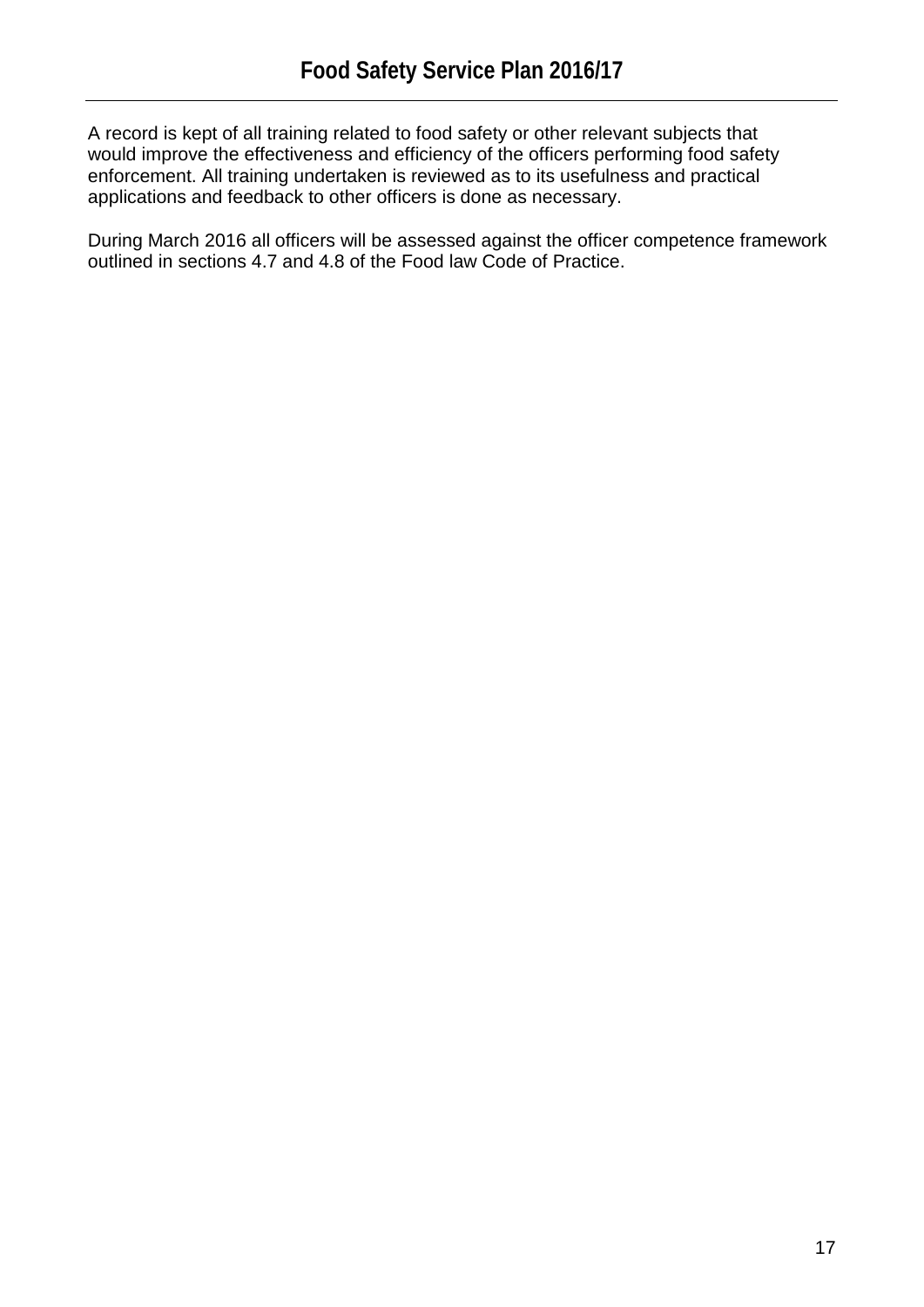# **6. Quality Assessment**

The Health Protection team may be audited by the FSA and would act on any advice given to ensure a quality service is provided. There is an internal monitoring process to ensure officers are following the procedures and acting in accordance with statutory requirements.

The Food Standards Agency undertook a focused audit in September 2015 on food alerts. The authority was also audited against compliance with the Food Hygiene Rating Scheme Brand Standard in October 2015. Minor non-compliances were noted during these audits and action plans have been created to ensure full compliance with the FSA Code of Practice and the Food Hygiene Rating Scheme Brand Standard. These action plans will be fully implemented during 2016.

Borough Council of Wellingborough operates a system of procedural documents for key areas of food safety enforcement. These are issued in a controlled document format and are regularly reviewed.

Where appropriate, officers involved in food safety enforcement are issued with standard phrases and standard letters to ensure consistency. Internal monitoring is completed by undertaking joint visits with the Principal Environmental Health Manager and by file monitoring.

To ensure we are responsive to customer needs, and to ensure we attain our agreed performance standards, we survey service users to gauge our performance. As part of this process customer satisfaction forms are sent out to those who receive a food safety intervention to assess duty holders satisfaction with our service.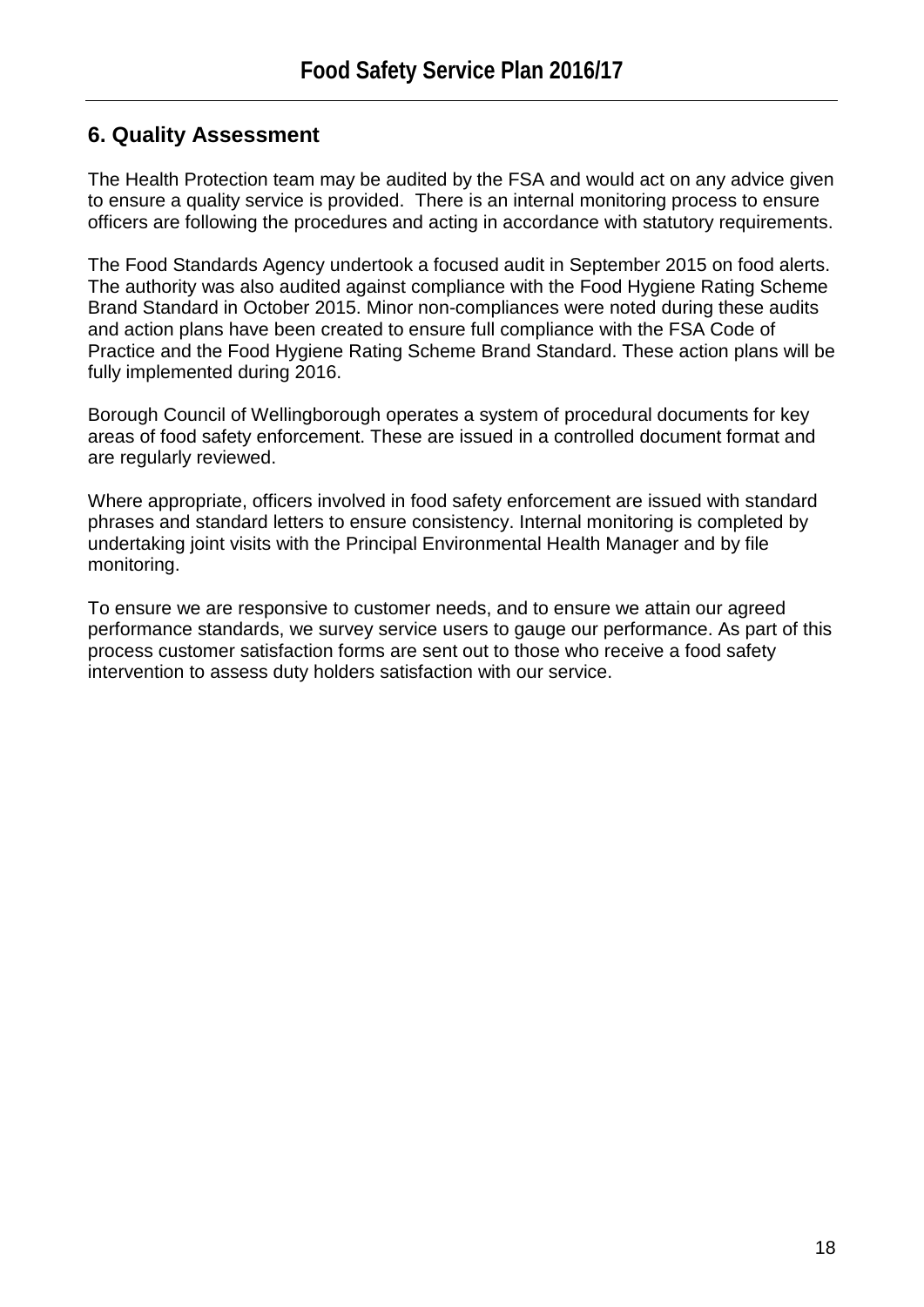# **7. Review**

# **7.1 Review against the Service Plan**

The performance of the service against the Service Plan is internally monitored monthly.

The Food Safety Service Plan and procedure documents are reviewed annually. The authority takes part in peer review processes as appropriate, the results of which inform the review process and bring about improvements in service as appropriate.

# **7.2 Identification of Variations from the Service Plan**

Any shortfalls from targets noted during the year are reviewed on a monthly basis to determine:

- What factors have caused the variation to take place and
- Whether additional resources are needed to rectify the variation and achieve the annual targets.

Significant shortfalls are reported to the Head of Service and actions needed to resolve the problem are then agreed. This action can include

- Prioritisation of work, with lower risk inspections and other low priority work delayed, carried out in some other way or dropped from the work plan for the year as appropriate
- Staff reallocated from other duties in the short term to resolve any shortfalls that are regarded as a priority.
- Any shortfalls in inspections that have not been resolved by the end of each year are carried forward.

# **7.3 Areas for Improvement**

As part of the review process, areas for improvement will be identified, covering:

- Improvements in efficiency, effectiveness and economy to comply with the Better Regulation agenda.
- Improvements in working practices, to improve efficiency and the quality of service.
- New projects or initiatives to improve the overall quality of food safety.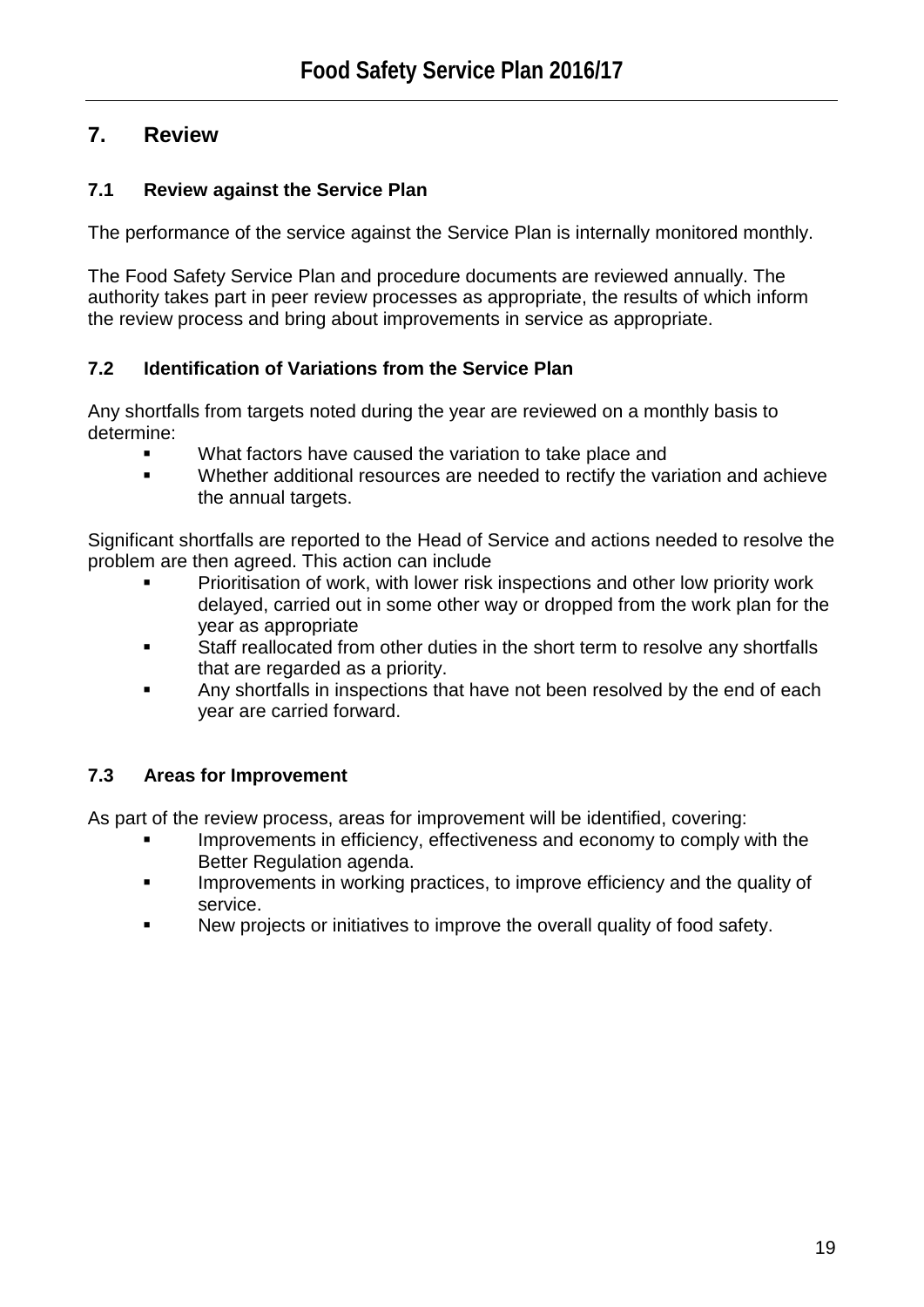# **Glossary of Terms**

- ATP- Adenosine tri-phosphate swab test
- BRDO Better Regulation Delivery Office
- CIEH Chartered Institute of Environmental Health
- CQC Care Quality Commission
- *E. coli* O157 *Escherichia coli* O157
- EHO Environmental Health Officer
- FSA Food Standards Agency
- FTE Full-time equivalent
- HPA Health Protection Agency
- JSNA Joint Strategic Needs Assessment
- PHE Public Health England
- RDNA Regulators' Development Needs Analysis
- SFBB Safer Food, Better Business
- UKFSS United Kingdom Food Surveillance System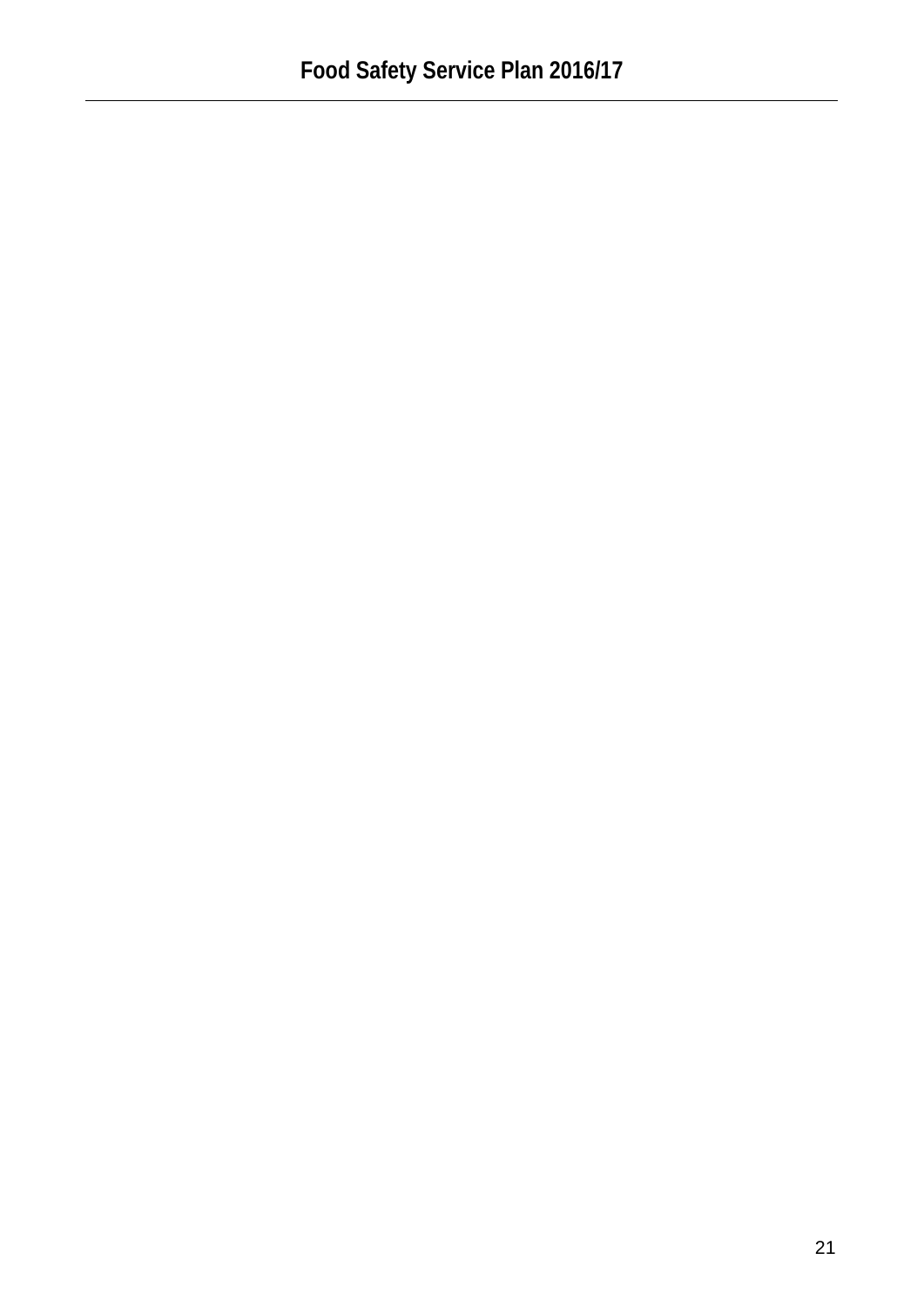

Making Wellingborough a place to be proud of

# Appendix 2

# Health and **Safety** Enforcement Service Plan 2016/17

**Author: Amanda Wilcox, Principal Environmental Health Manager Date: February 2016**

> www.wellingborough.gov.uk Tel: 01933 22977 DX 12977 DX 12977 DX 12977 DX 12877 DX 12877 Www.wellingborough.gov.uk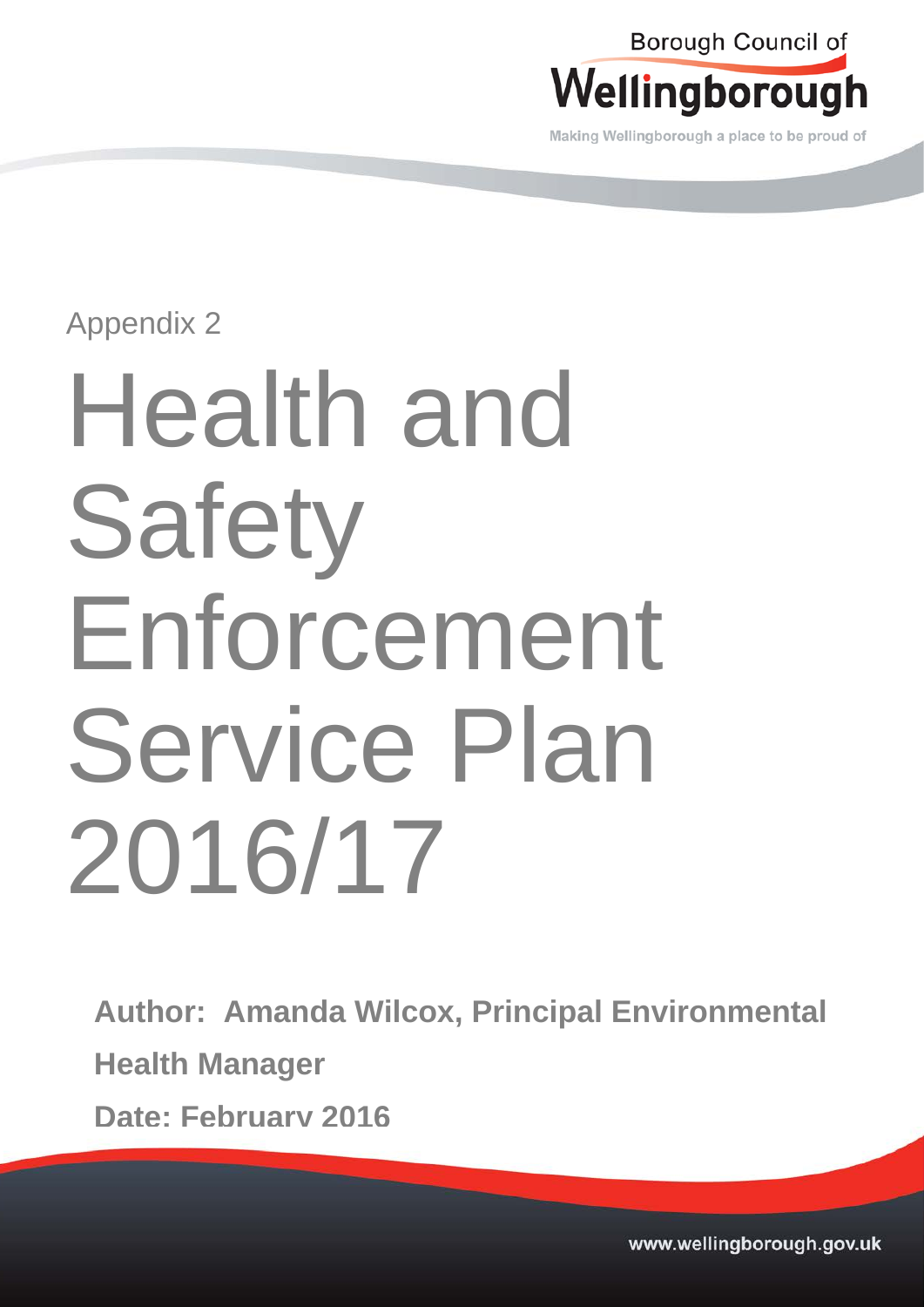# **Contents Page**

|    |                             | Page           |
|----|-----------------------------|----------------|
| 1. | Introduction                | 1              |
| 2. | Service Aims and Objectives | 3              |
| 3. | Background                  | $\overline{4}$ |
| 4. | <b>Service Delivery</b>     | 7              |
| 5. | <b>Resources</b>            | 11             |
| 6. | <b>Quality Assessment</b>   | 12             |
| 7. | <b>Reviews</b>              | 14             |
|    | <b>Glossary of Terms</b>    | 16             |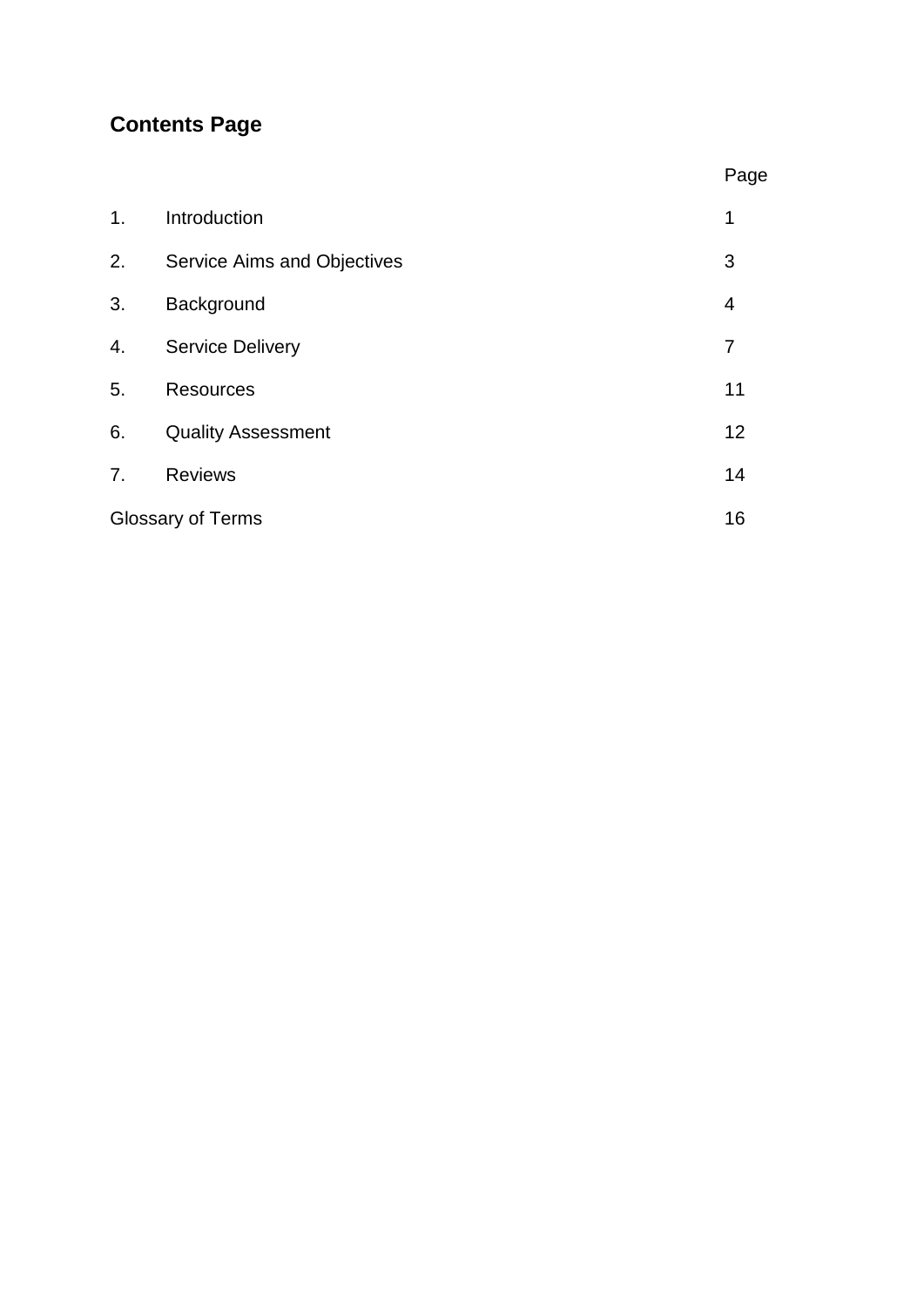# **1 Introduction**

The format of this Plan meets the requirements laid down by the Health and Safety Executive, and is designed to ensure that local people and residents can clearly see what we do, how our services are delivered and what resources we have available to do this. It also allows the Health and Safety Executive to assess the services that we offer, so that they can ensure that our services meet the standard required under Section 18 of the Health and Safety at Work etc Act 1974.

The council is committed to improving health and safety outcomes across the borough and will commit the necessary resources and capacity to deliver its priorities and plan of interventions for the current year

The primary function of the Health Protection Service is to provide education and advice to businesses in Wellingborough to help them comply with the requirements of the legislation. Inspections and investigations are undertaken at premises that are classified as either high risk, or where concerns have been raised about working practices or the safety of premises.

Where businesses fail to comply with the advice given and fail to provide a safe working environment for employees and the public, the Health Protection Service will use its enforcement policy and the Regulators Code of Conduct to take appropriate enforcement action.

To many, health and safety is seen as a burden on business. In fact the opposite is true, in that poor health and safety will result in accidents and poorer health which results in extensive time off work, and this impacts directly on the business and ultimately on the economy of Wellingborough. It also potentially gives an unfair economic advantage to those who might ignore the law.

Where appropriate, relevant health and safety information will be shared with other organisations including the Inland Revenue; Fire Service; Police Service; Trading Standards; UK Border Agency and National Non Domestic Rates, to maximise intelligence gathering. This will assist in targeting action against poor performing businesses. We will also investigate the possibility of reviewing and updating data, by using data held by other sections within the council to minimise the burden between the council and local businesses

In keeping with government reforms over health and safety, the section will continue to plan and target health and safety interventions having regard to the range of interventions available, the risk profile of the business/sector, national information (accident statistics, national priorities, Lead Authority/Primary Authority inspection plans) and local intelligence and knowledge.

Proactive inspections will be reserved for the highest risk premises and other forms of interventions, including targeted visits and awareness raising interventions, will be used for other businesses. Reactive work such as accident and complaint investigations will continue to be undertaken and prioritised according to the level of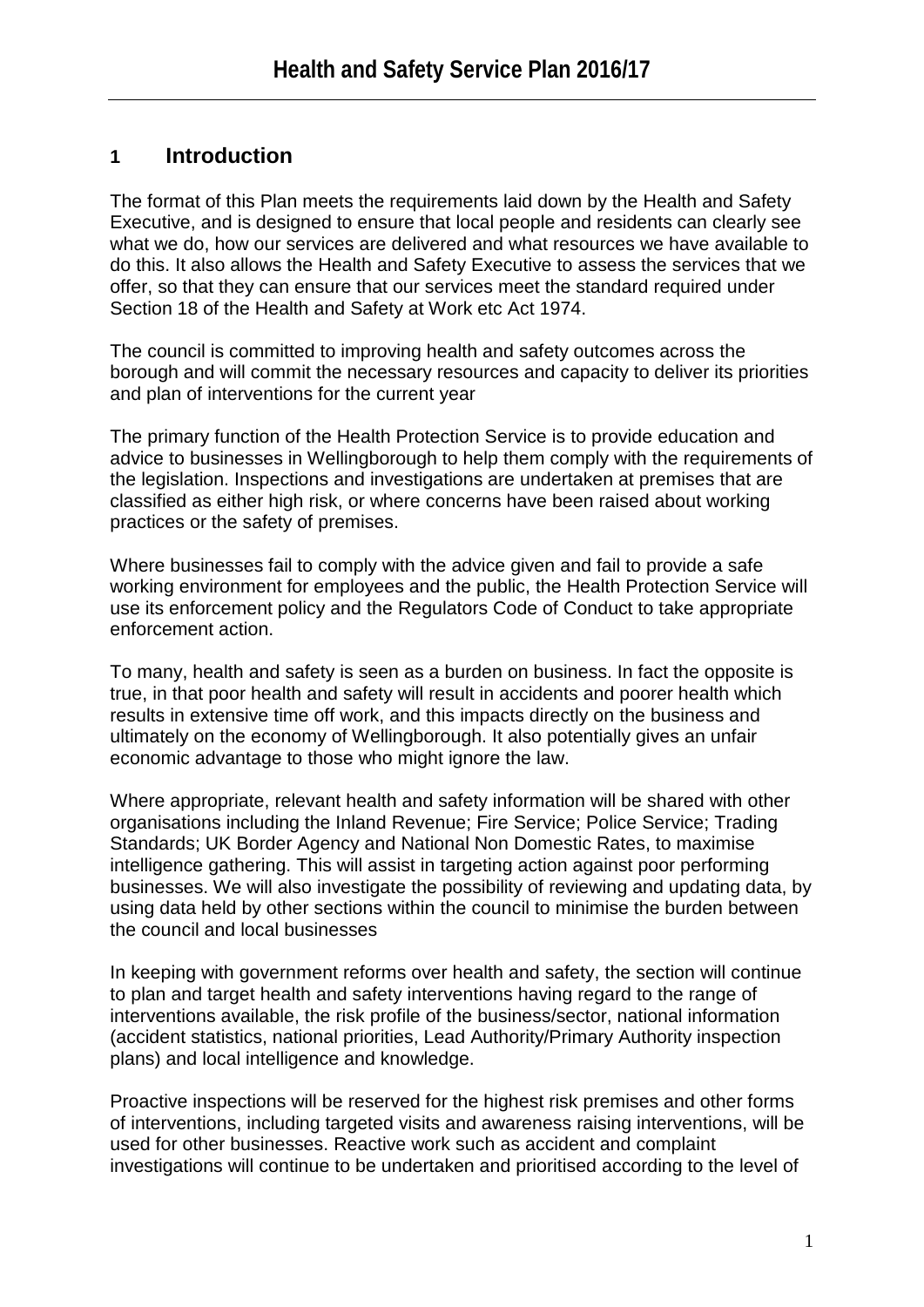risk identified. Only accidents which meet the HSE accident investigation criteria, or are linked to the county workplan as a high priority area will be investigated.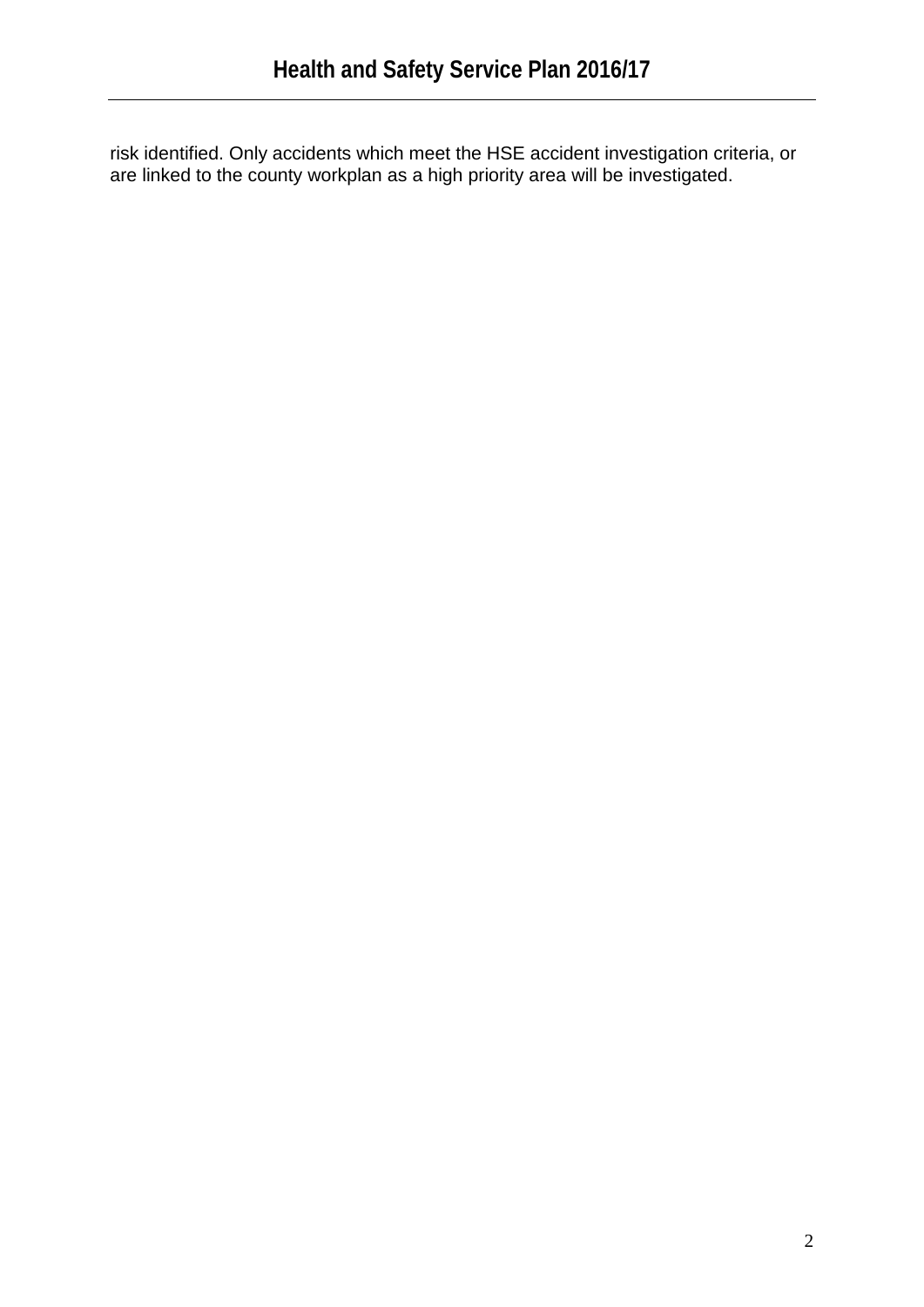# **2 Service Aims And Objectives**

# **2.1 Aims And Objectives**

The overall **aim** of the Service is to work with others to protect people's wellbeing, and health and safety by ensuring risks in the changing workplace are managed properly.

Our key delivery **priorities** are:

- To manage the risk in high risk, poor performing and/or roque trader businesses. (Targeted approach to risk in line with Better Regulation agenda)
- To inspect businesses identified as being high risk
- Investigating major injury incidents and fatalities. (National justice agenda is used to assess and target poor management in line with Better Regulation.)
- To ensure enforcement decisions are consistent with our Enforcement Policy, the HSE's Enforcement Policy Statement and the Enforcement Management Model. (ensures proportionate, consistent, transparent and accountable enforcement - part of the Better Regulation agenda)
- Train and develop our staff to ensure competence (encourages staff retention/recruitment and ensures credibility with local business).

The key **objectives** of the service this year are to:-

- Reduce the number of accidents and illnesses associated with the workplace in the district
- Increase awareness of health and safety
- Review policies and procedures to reflect the HSE's strategic programme and meet requirements of the revised Section 18 guidance.
- Work in partnership to deliver the HSE strategic programme

# **2.2 Links to Corporate Objectives**

Borough Council of Wellingborough priorities are;

- Promoting high quality growth
- Reducing crime and anti-social behaviour
- Improving life chances for young people
- Delivering efficient and responsive services
- Enhancing the environment

The aim and objectives of the authority in respect of health and safety law, are drawn up annually by the health protection team and are integrated into the councils service plans.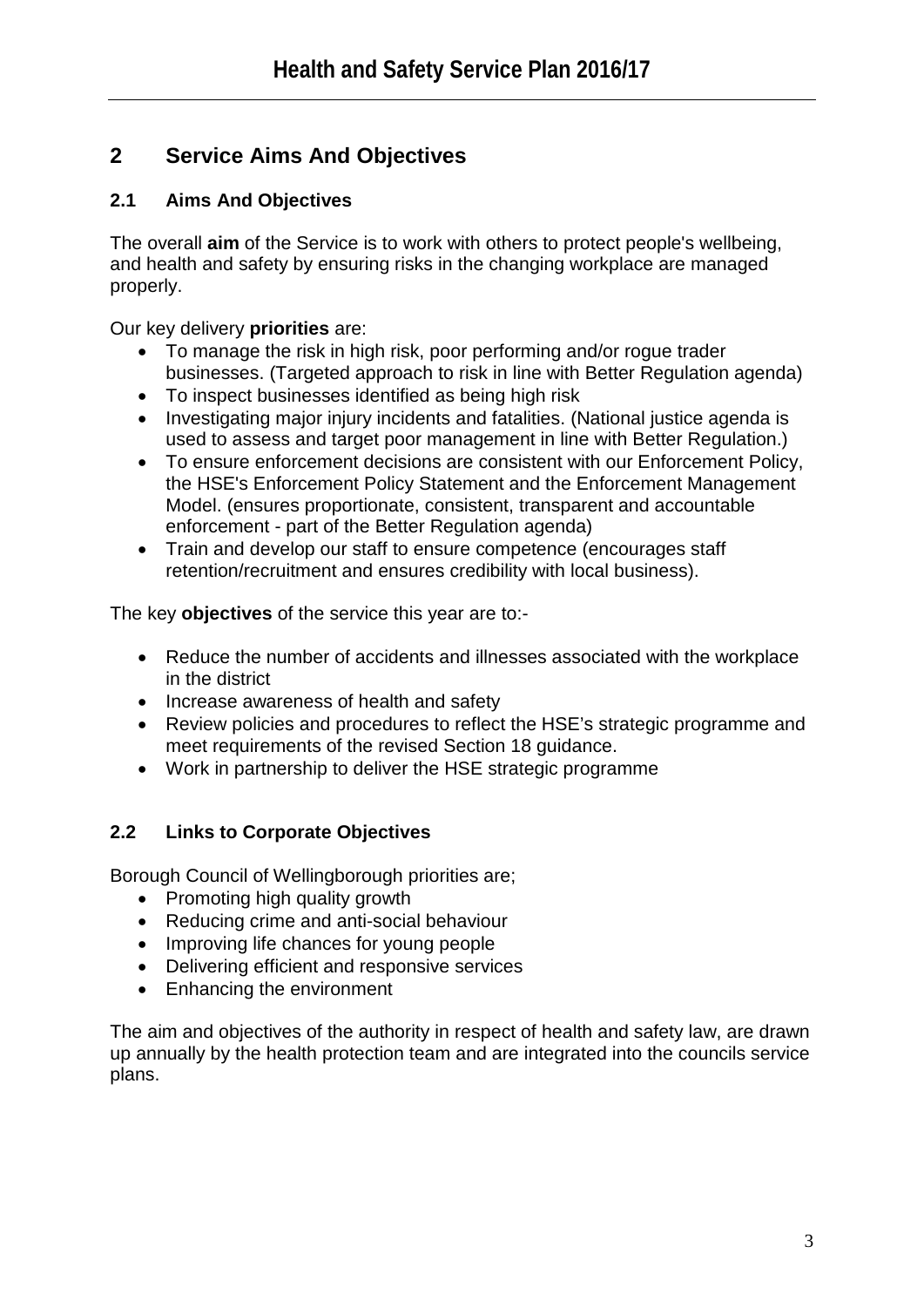# **3 Background**

# **3.1 Profile of the Authority**

The Borough covers an area of 163 sq km centrally situated in the country with excellent communications. The Borough of Wellingborough is a diverse place to live and work. Urban and rural, traditional and modern, wealth and poverty, local and migrant - these and many other contrasts make for a richness of commerce, communities and culture.

The urban centre is the town of Wellingborough where over two thirds of the 76,4461 (ONS 2014) residents live. The remainder live in 19 surrounding settlements.

The town has expanded significantly from its market square base in the last sixty years. These changes have brought new housing, industry and people. A proportion of these people have come to settle from overseas. India, Africa and the Caribbean have been the main sources of migration. Taken together these communities represent 11% of the urban population — comparable with some of the most diverse urban communities in the country.

During the last ten years the town has witnessed the arrival of individuals and families from Eastern Europe. These communities are discernible through new shops, products and languages. Reliable statistical evidence of the numbers staying or working in the town is weak, but the food business profiles of these Eastern European migrants within the town have an increased presence.

# **3.2 Organisational Structure**

The Health Protection team manages the health and safety function and is within Environmental Health, which is part of the Planning and Local Development service. Health Protection reports to the Services Committee. In addition to health and safety the Health Protection team also have responsibility for other areas of work, including food safety enforcement, licensing, infectious disease control, health promotion and water safety. Most officers are involved in all areas of work. Health protection officers may be required to assist the environmental protection team in times of staff shortage.

Environmental Health is structured as detailed below: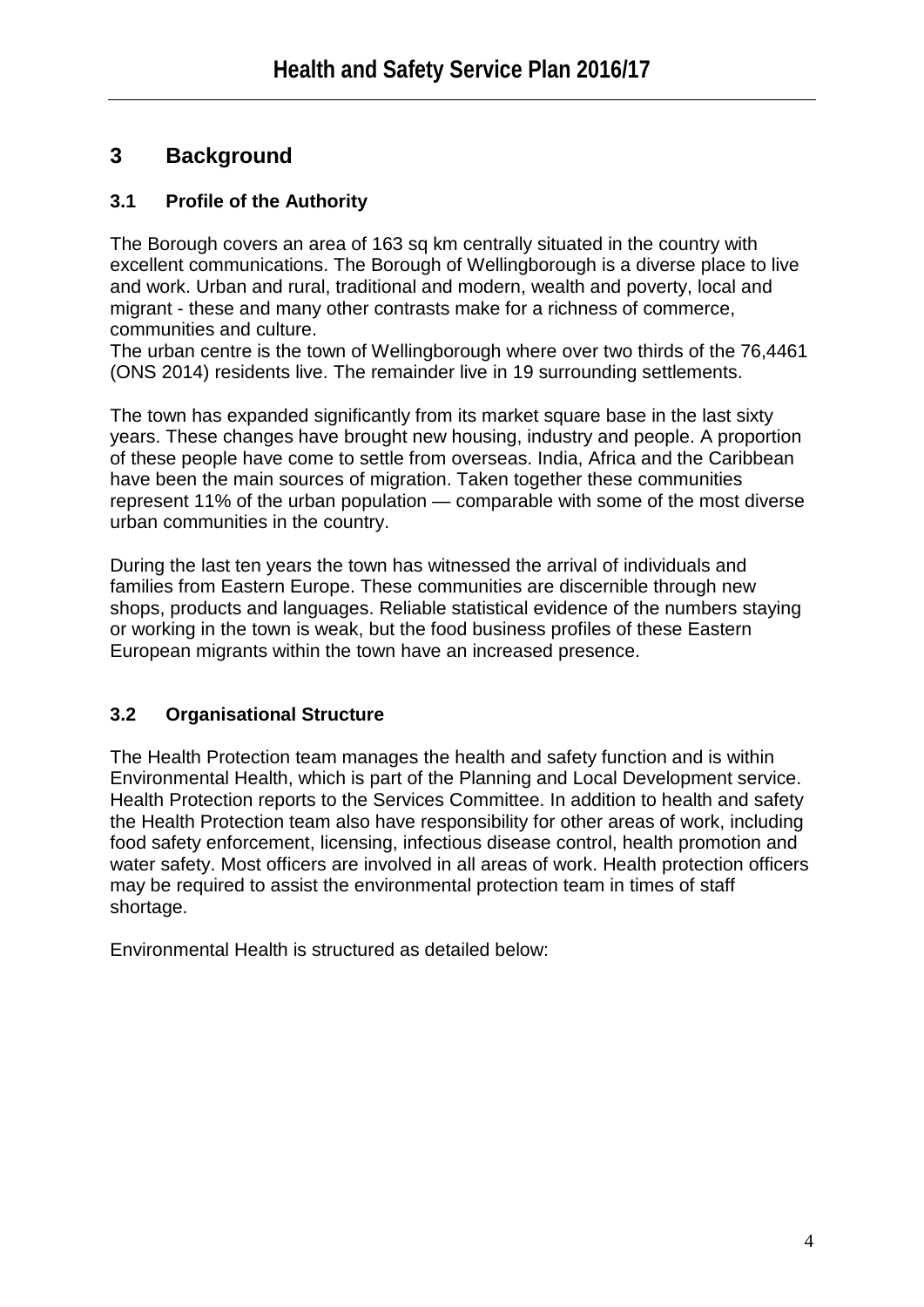

# **3.3 Scope of the Health and Safety Service**

The health and safety service provides two broad areas of work, which can be classified as either pro-active or reactive.

### *Pro-active*

- Inspections (programmed interventions) at premises subject to local authority enforcement
- Education of proprietors and employees through guidance, information and training
- Undertaking issue specific targeted interventions
- Liaising with other Council departments and external organisations including Planning, Building Control, Licensing, corporate health and safety, Trading Standards, HSE, Northamptonshire Health and Safety Liaison Group, Care Quality Commission and OFSTED
- Assessing ASB5 notifications (Asbestos removal works)
- Devising material to help businesses comply with the law and good practice
- Website maintenance and design

### *Reactive*

- Investigating reported accidents, diseases and dangerous occurrences
- Responding to complaints and requests for service
- Planning/ building control applications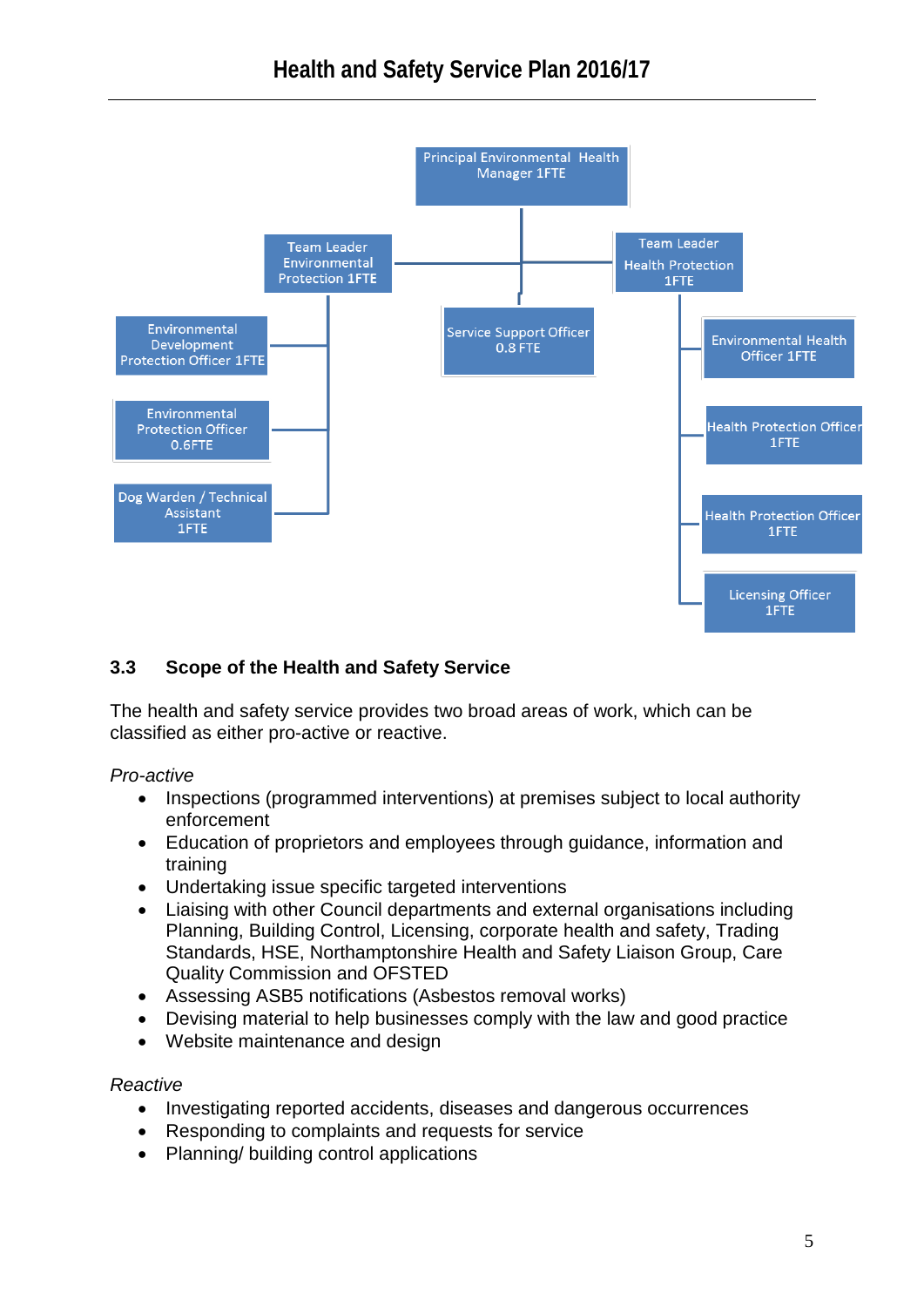# **3.4 Delivering the Health and Safety Service**

The service is delivered both in and out of normal office hours to ensure premises are inspected whilst they are operational and late night visits will be undertaken where required. The Environmental Health Service runs an emergency out of hours call out service, through which requests for emergency action will be received.

The environmental health service has a general enforcement policy approved by the council which has a health and safety appendix. All enforcement action will be taken in line with this policy. In addition there are comprehensive procedures available to ensure consistency of service. This policy is currently being reviewed.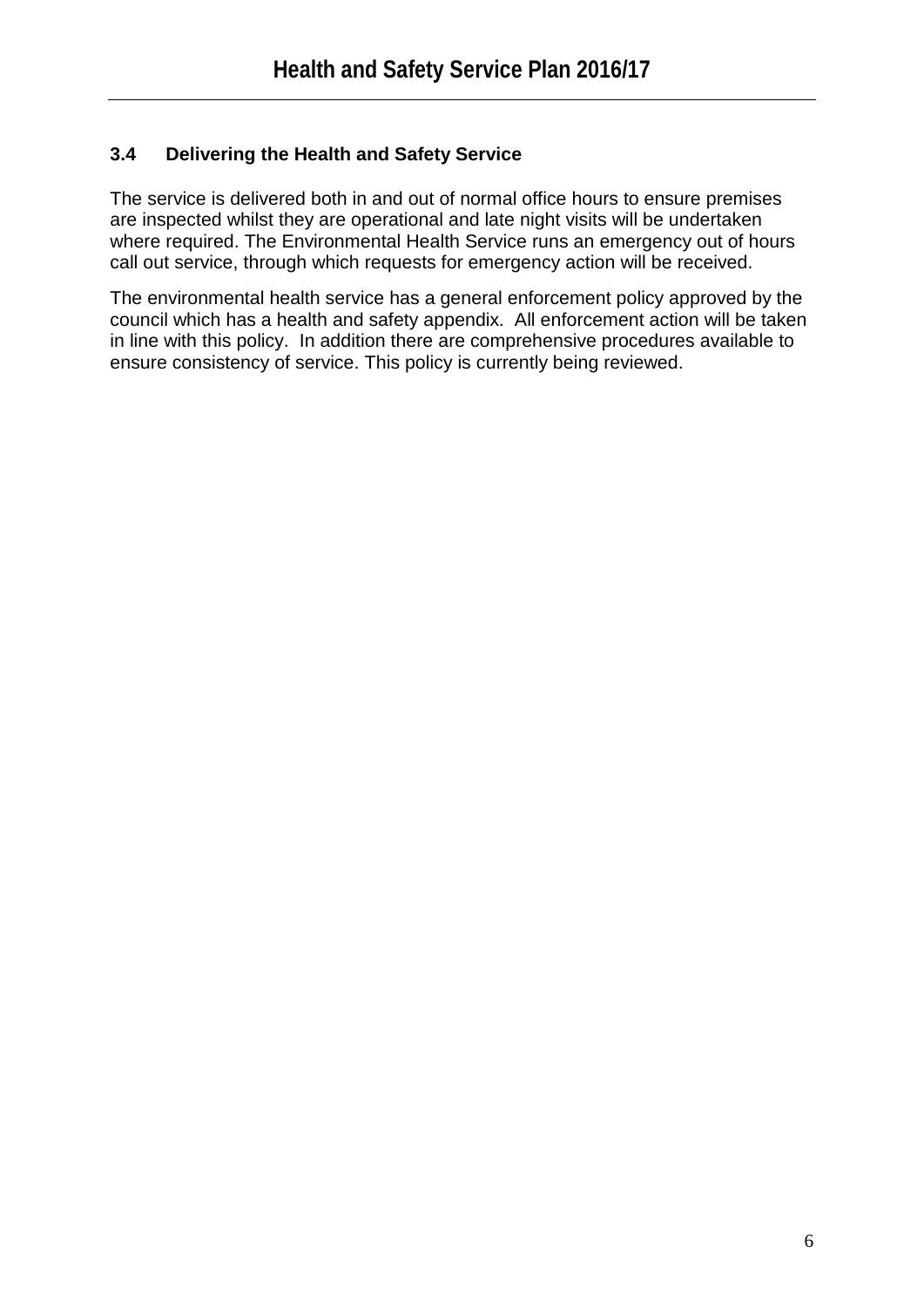# **4 Service Delivery**

# **4.1 Legal Requirements upon the Service**

The Section 18 Standard sets out the requirements which HSE and Local Authorities are obliged to comply with in making 'adequate arrangements for enforcement'. This standard has legal status, and requires Local Authorities to perform their duties as enforcing authorities in accordance with the Section 18 Standard and the Regulators Code of Conduct.

# **4.2 Inspection Programme**

Interventions are targeted on activities that give rise to higher risks or where the hazards are least well controlled, with the aim of maximising their impact on improving health and safety outcomes. Interventions are also designed to stop those that seek economic advantage from non-compliance (e.g. rogue traders)

The Health and Safety Executive in association with Local Authorities have agreed a set of national priority topic areas that have been taken into account in setting this years County workplan. Local priorities have also been identified which represent areas of local concern. These topic areas are chosen to ensure that high risk activities are prioritised for attention by the service.

The Northamptonshire Health and Safely Liaison groups Workplan for 2016/17 includes the following topic areas to be targeted;

# **National Priority Areas**

• Asbestos

# **Local Priority Areas**

- Legionella control in leisure facilities
- Workplace Transport
- Public events (If within the Authority's area and relevant)
- Better Regulation
- Migrant worker safety
- Health and Wellbeing within the workplace
- Radon awareness

These topic areas were chosen since they represent significant risk in relation to either the number of accidents reported across the county or due to the severity of those accidents which are reported. Local intelligence has also been used.

Premises will be targeted for a health and safety intervention according to the risk posed. The above topic areas will be covered during most interventions. Officers will decide upon the most suitable type of intervention to be undertaken, by taking into account all available information. Intervention types will include:

• Targeted topic interventions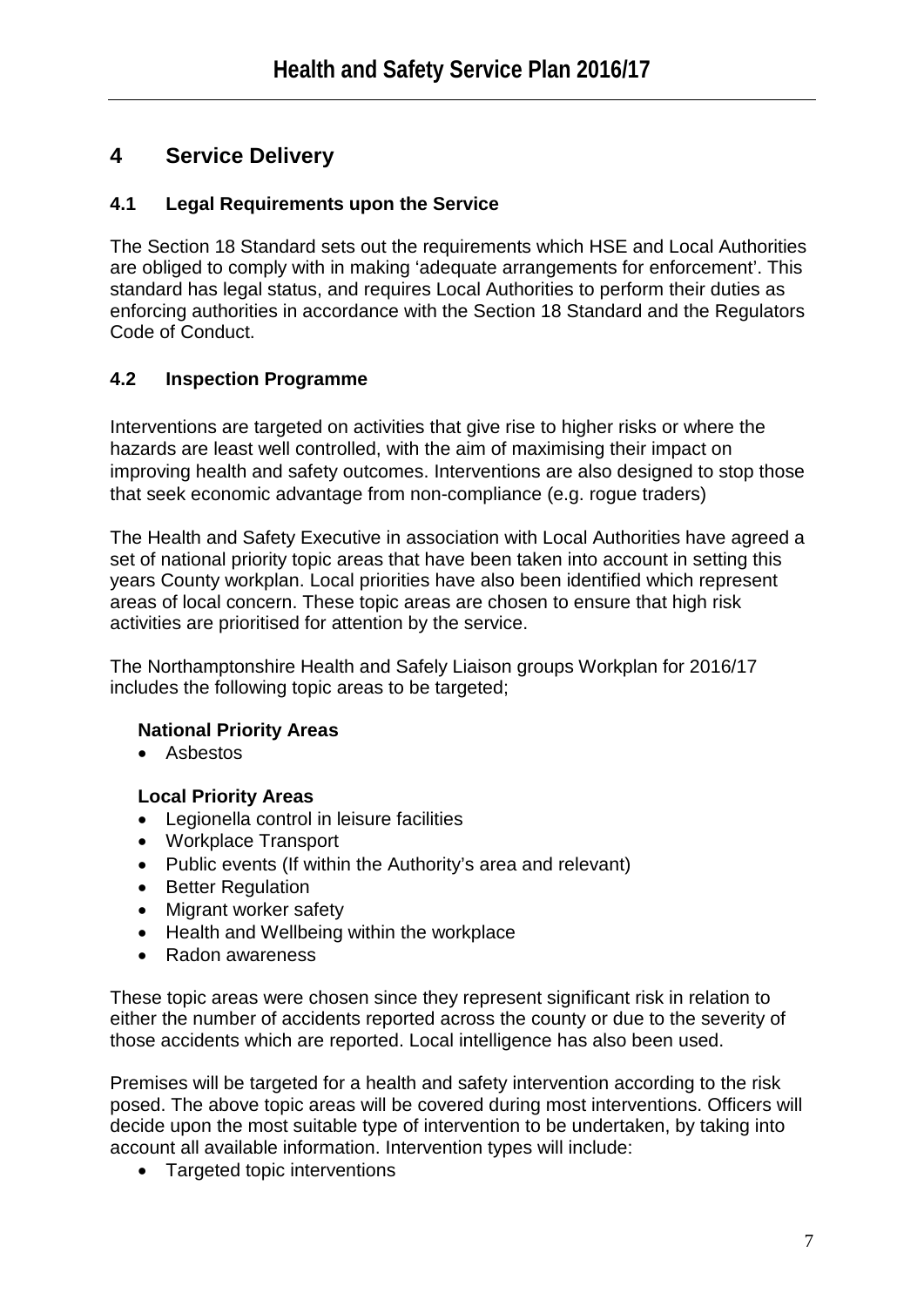- Accident investigations
- Provision of seminars or awareness days
- Self-assessment questionnaires
- Provision of information or mail-shots specific to particular risks associated with the main work activity
- Complaint investigations

Decisions on the required enforcement action to be taken following a health and safety intervention will only be taken after consulting the enforcement policy and where appropriate after completing the enforcement management model to ensure consistency and fairness.

# **4.3 Better Regulation**

The Government has made a commitment to cut red tape to lift the regulatory burdens on businesses. Efficient and effective local regulation will play a key role in ensuring that the reduction of regulation really does translate into a reduction in the burden on businesses at a local level.

The team are working with local Enterprise Partnerships, other councils and national regulators across Northamptonshire to help reduce the regulatory burden on businesses under the Better Business for All (BBfA) government initiative

The project is seeking to develop ways for regulators to work with and support businesses, to encourage economic growth. A pilot was undertaken during 2015/16 looking at improving communication with businesses, by changing letter formats. This work will be further developed during 2016/17. The project will allow officers to ensure that support is effectively targeted to individual circumstances.

It is proposed that the project will seek to enhance relationships through:

- Seeking to reduce the regulatory burden on businesses
- **Promotion of two way communication between businesses and** regulatory services
- Improving the business perception of regulators
- Supporting regulators to find the right balance between encouragement, education and enforcement
- Developing a joint offer of support from regulatory services for businesses
- **Building trust of both regulators and businesses**
- **Feeding back to government on how to do things better for both** businesses and regulators

The project is initially focusing on small and medium sized food businesses. The Environmental Health Team will fully engage with this project as it progresses.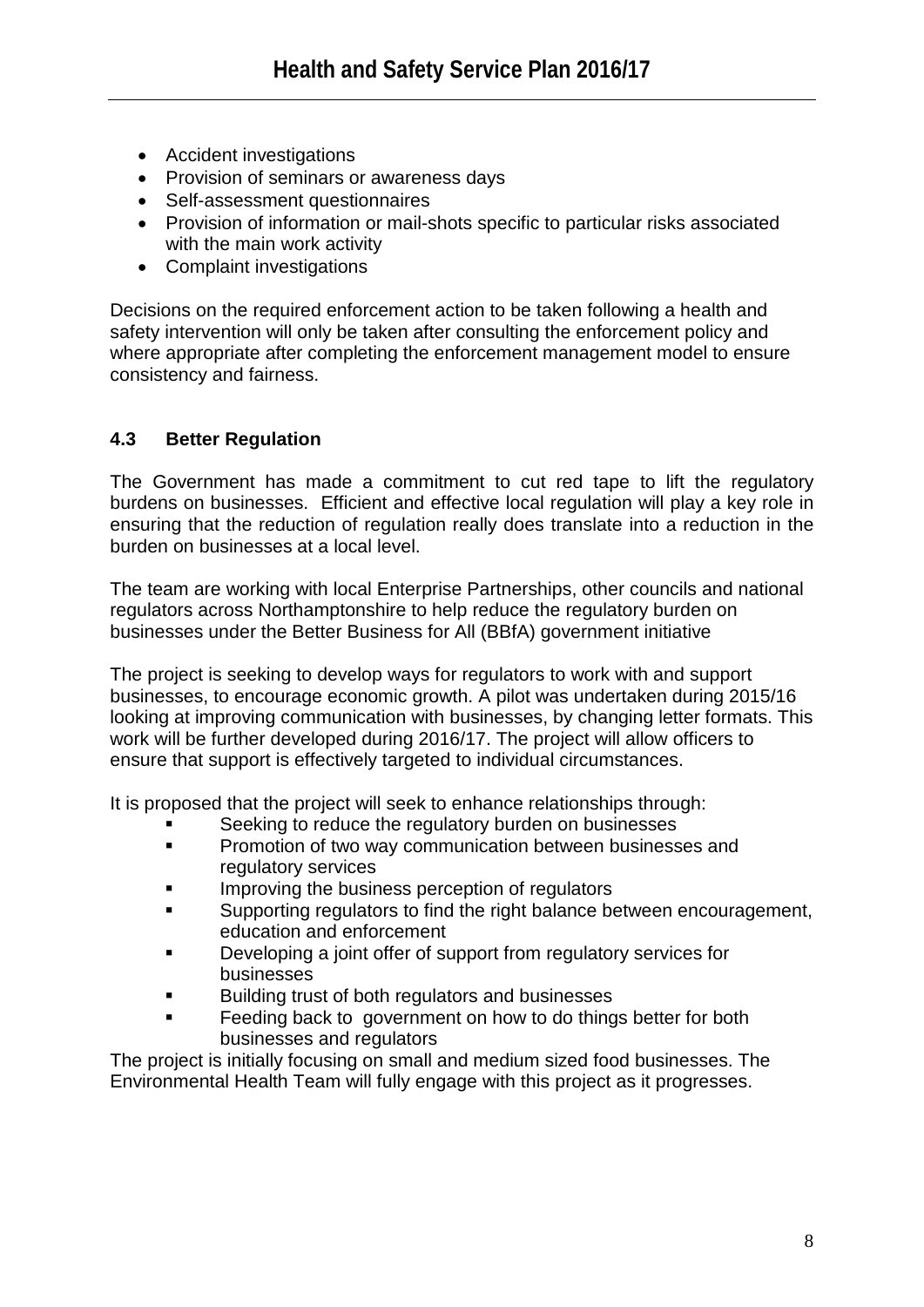# **4.4 Performance Indicators**

The service has internal performance indicators designed to measure the effectiveness of the service;

| <b>Reference</b> | <b>Indicator Description</b>                                                                                        | <b>Target</b> |
|------------------|---------------------------------------------------------------------------------------------------------------------|---------------|
| <b>W38</b>       | Number of pro-active Health & Safety at Work interventions<br>undertaken (Including 100% of category A inspections) | 30 visits     |
| <b>W41</b>       | Number of reactive Health & Safety at Work visits<br>undertaken including re-visits and accident investigations     | 60 visits     |
| <b>W128</b>      | Number of food hygiene and health and safety courses<br>undertaken                                                  | 3             |
| W <sub>129</sub> | % response to requests for service within 2 working days                                                            | 95%           |

# **4.5 Achievements During 2015/16**

The below achievements represent work undertaken between April 2015 and February 2016

- 1. Carried out 2 preventative inspections based on the priority topics within the year. We also undertook 39 reactive interventions to secure compliance with legislation.
- 2. Investigated and took appropriate action in response to 68 accidents and incidents reported under the Reporting of Injuries Disease and Dangerous Occurrence Regulations 2013 (RIDDOR).
- 3. Investigated 12 complaints about health, safety and welfare and took appropriate action.
- 4. Officers again undertook the nationwide Regulators' Development Needs Analysis (RDNA) which is a competency and development framework designed to assess health and safety enforcer competence and to ensure Enforcement Officers have the right skills for the job. A training programme was designed for each authorised officer and appropriate training has been undertaken, utilising free or low cost training provided by the HSE or the Northamptonshire Health and Safety Liaison group as part of the partnership approach.

# **4.6 Working with others**

Businesses now have the right to form a statutory partnership with a single local authority, which then provides robust and reliable advice for other councils to take into account when carrying out inspections or dealing with non-compliance. The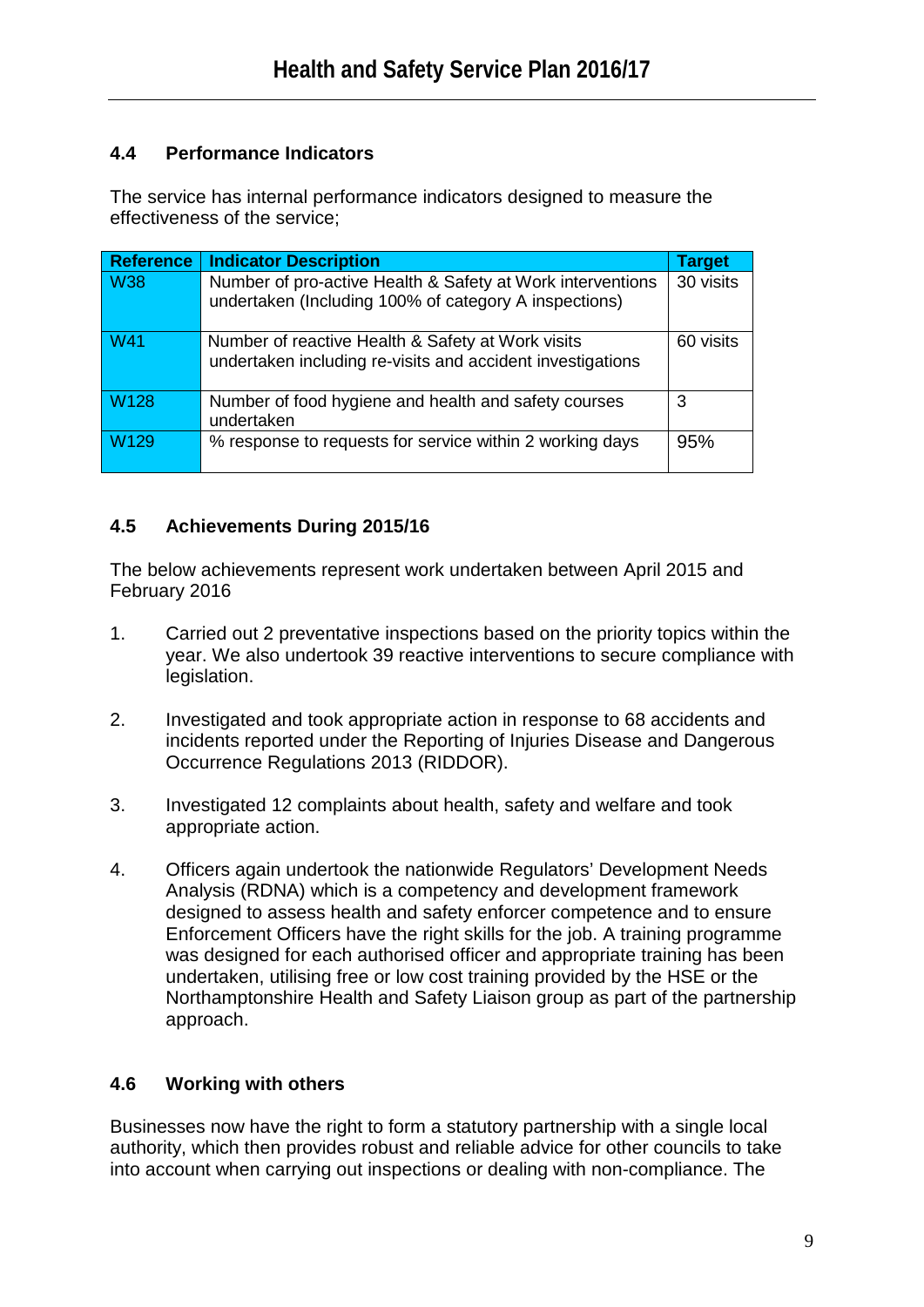Health Protection Service works in Partnership with neighbouring and other local authorities through the 'Primary Authority' scheme. The effect of 'Primary Authorities' on the regulation of multiple site businesses is beginning to grow. There are a growing number of partnerships and inspection plans which we must now take into account.

The team are undertaking licensing visits at the same time as other enforcement visits where appropriate, representing a more efficient use of resources.

Smoking enforcement checks are undertaken within business premises and commercial vehicles during routine intervention visits and following receipt of complaints.

Officers also comment on the safety aspects of planning permission and building control applications where appropriate including applications for smoking shelters.

The Flexible Warrant arrangements have been endorsed by Committee for partnership working across boundaries with the HSE and the other Northamptonshire Regulatory Authorities which will allow better use of scarce joint resources.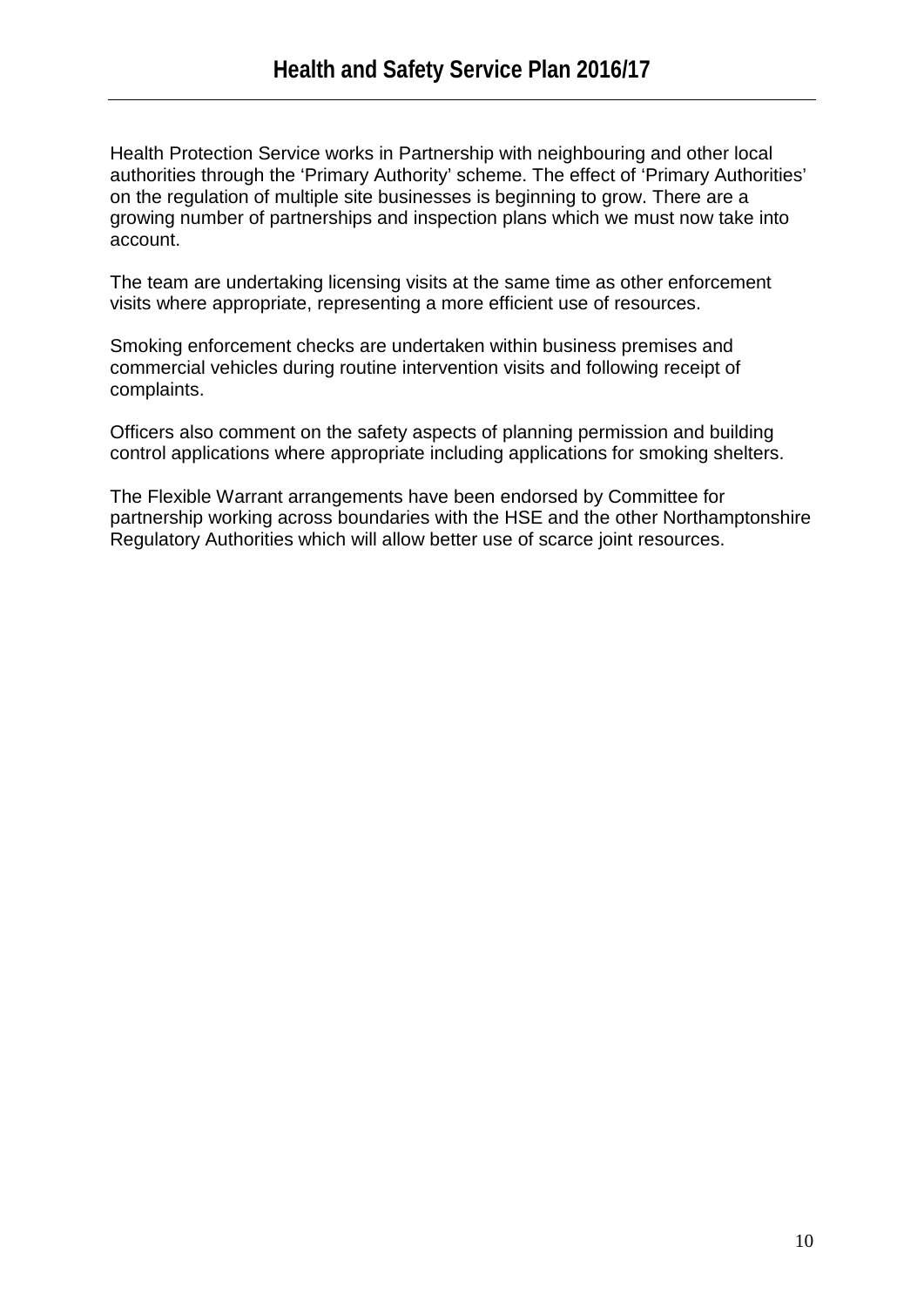# **5 Resources**

# **5.1 Financial Allocation**

The salary budget for the Health Protection team is around £ £281,000 for the financial year 2016/17 which includes the other functions of the team such as Food Safety Enforcement, Infectious Disease control, and Health Promotion, of which around 35% will be allocated to Health and Safety Enforcement activities.

The remaining budgets are shown below;

| <b>Account Description</b>                     | <b>2016/17 Budget</b> |
|------------------------------------------------|-----------------------|
| <b>Equipment, Furniture and Materials</b>      | £50                   |
| <b>Staff Clothing</b>                          | £150                  |
| <b>Printing Stationary and Office Supplies</b> | £400                  |

# **5.2 Staff Allocation**

The Health Protection team consists of 8 members of staff. At the time of writing this plan there are 0.8 Full Time Equivalent (FTE) officers for the health and safety function including smoking enforcement. The above calculations can be broken down into officers as detailed below:

| <b>Principal Environmental Health Manager</b> | 0.10 FTE   |
|-----------------------------------------------|------------|
| <b>Team Leader Health Protection</b>          | 0.10 FTE   |
| <b>Environmental Health Officer</b>           | 0.10 FTE   |
| <b>Health Protection Officer</b>              | 0.20 FTE   |
| <b>Health Protection Officer</b>              | 0.20       |
| <b>Service Support Officer</b>                | 0.08 FTE   |
| <b>Licensing Officer</b>                      | $0.02$ FTE |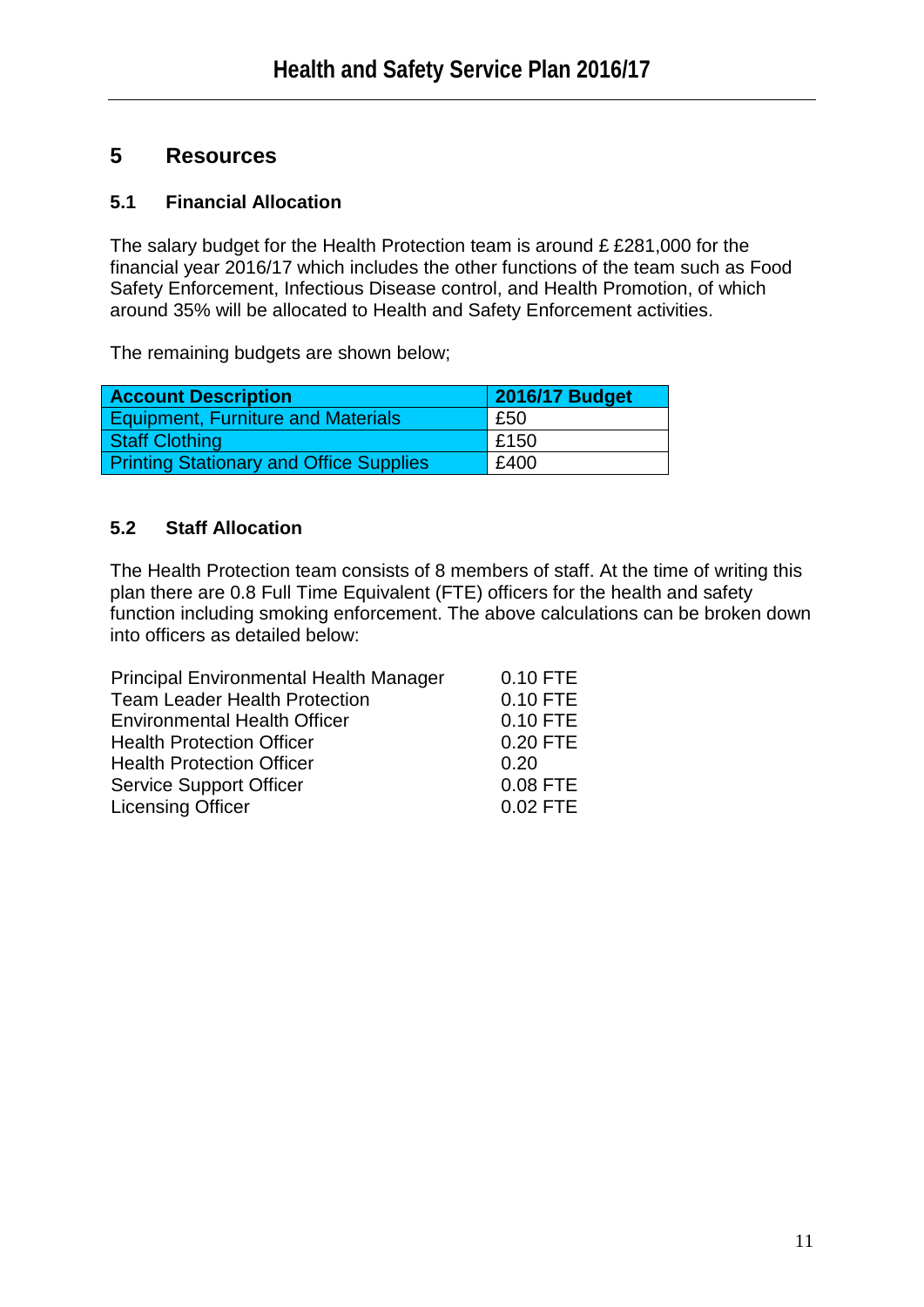# **6 Quality Assessment**

# **6.1 Quality Assessment**

Borough Council of Wellingborough recognises the need to measure the effectiveness of its health and safety enforcement duties. Auditing, peer review and external monitoring are seen as parts of this process to ensure that its procedures result in high quality, consistent inspections. The interpretation and action taken by Officers following an inspection should also be consistent within the authority.

The authority's current level of compliance with the HSEs updated Section 18 guidance has been assessed and an action plan has been formulated.

# **6.2 Qualifications and Training**

The Authority will ensure that it only appoints appropriately qualified and experienced personnel to health and safety enforcement duties. The level of authorisation given will be appropriate to the training and experience of each individual officer.

The training needs of officers are identified during the appraisal process known as Performance Development Review (PDR) and during completion of the Regulators Development Needs Analysis (RDNA). An individual training programme is developed once this process is complete. It is the policy of the Council to ensure that officers receive adequate training to fulfil their training needs. This will be provided through a combination of commercial courses, those provided by the HSE, Northamptonshire Health and Safety Liaison Group and internal training.

The Authority will have regard to the competencies defined in Regulators Development Needs Analysis Process when assessing the competency of its Officers. Where an Officer cannot be shown to achieve the standard in all areas, the Authority will ensure that that Officer is supervised by an Officer who does possess these competencies.

The department adheres to section 18 guidance under Health and Safety at Work etc. Act 1974.

# **6.3 Procedural Documents**

Borough Council of Wellingborough operates a system of procedural documents for key areas of health and safety enforcement. These are issued in a controlled document format and are regularly reviewed.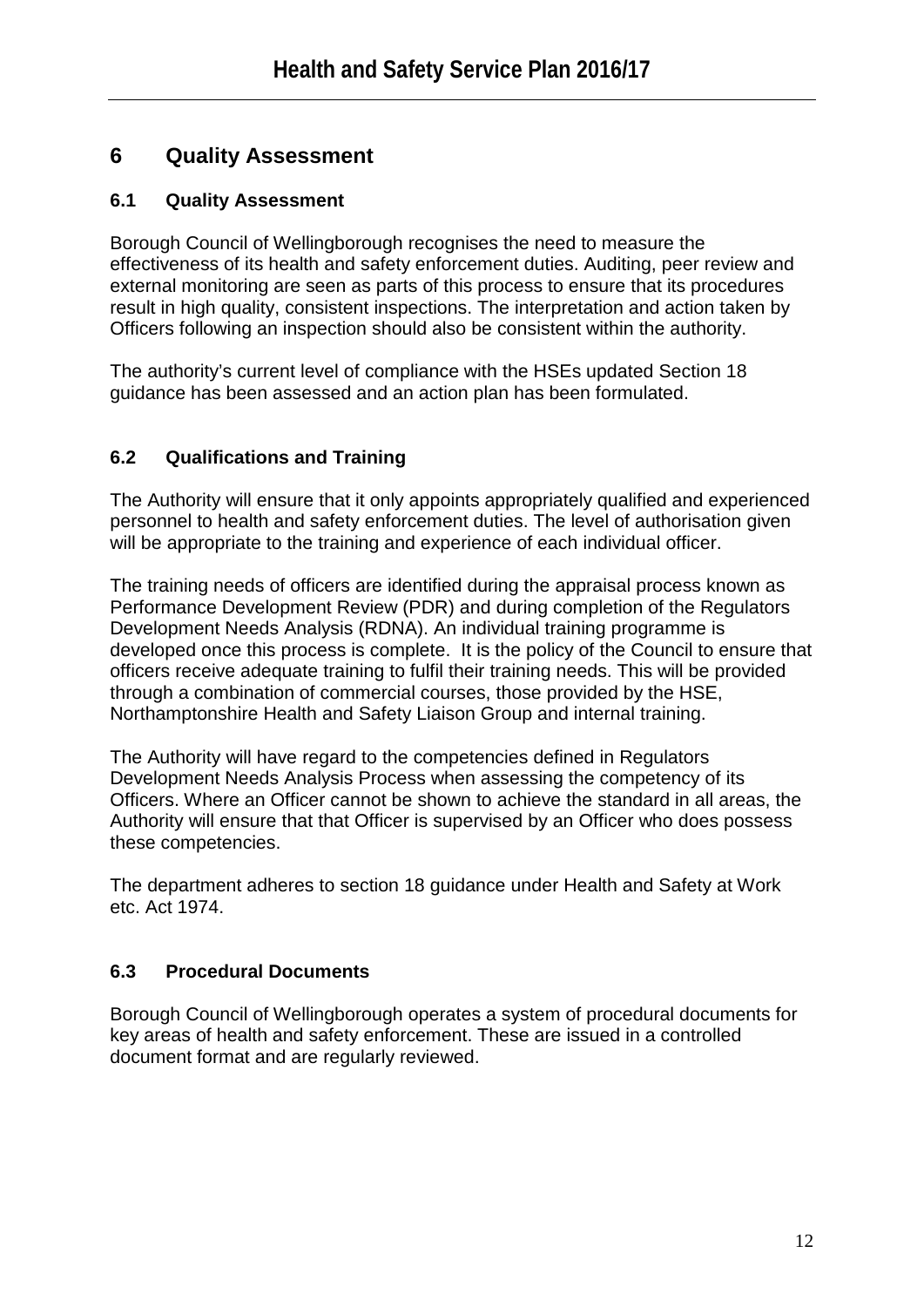# **6.4 Standard Letters**

Where appropriate officers involved in health and safety enforcement are issued with standard phrases and standard letters to ensure consistency.

To ensure we are responsive to customer needs, and to ensure we attain our agreed performance standards, we survey service users to gauge our performance. As part of this process customer satisfaction forms are sent out on occasion throughout the year to those who receive a health and safety intervention to assess duty holders satisfaction with our service.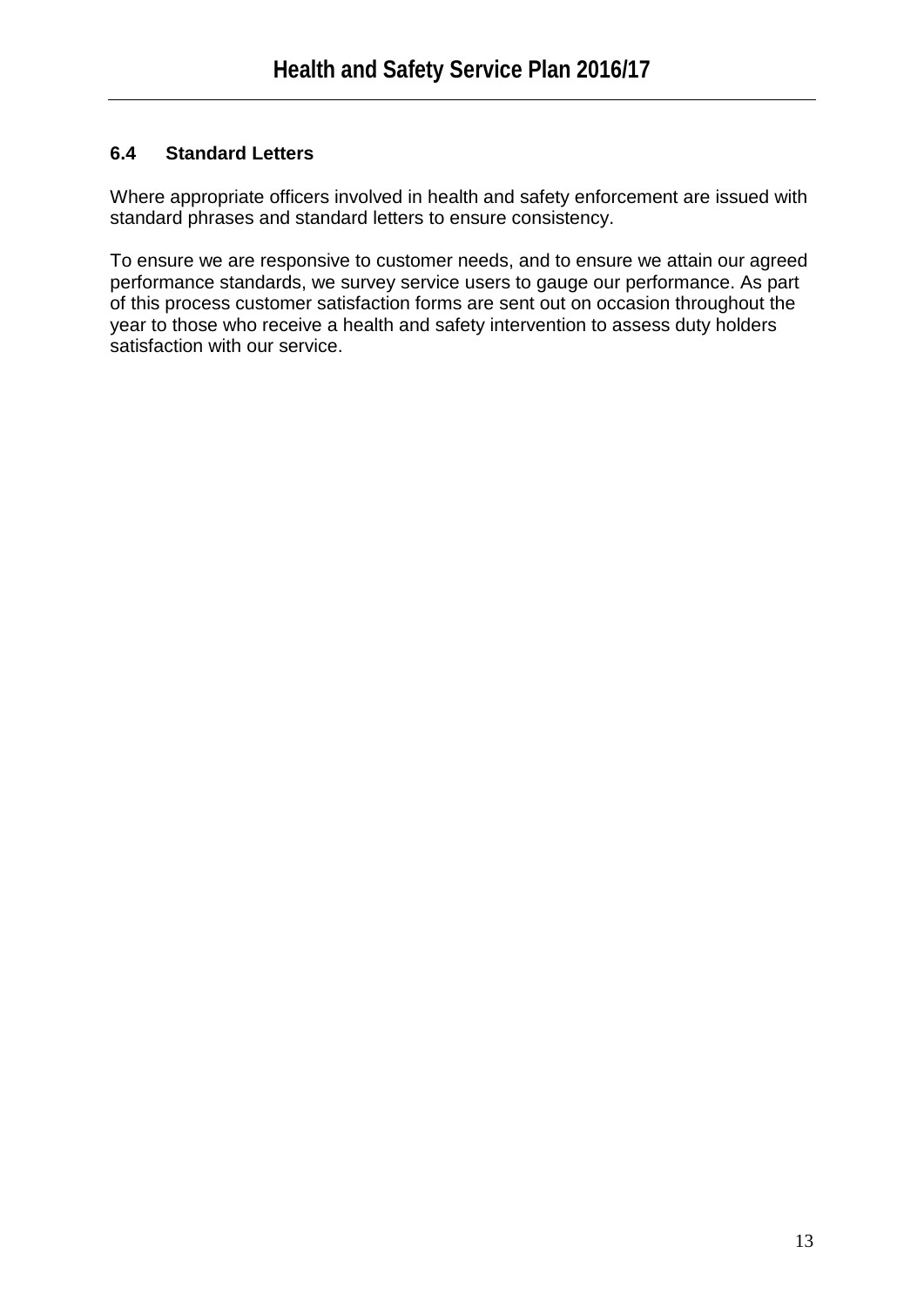# **7 REVIEWS**

# **7.1 Review against the Service Plan**

The performance of the service against the service plan is internally monitored monthly.

The health and safety service plan and procedure documents are reviewed annually. The authority takes part in peer review processes as appropriate, the results of which inform the review process and bring about improvements in service as appropriate.

# **7.2 Identification of Variations from the Service Plan**

Any shortfalls from targets noted during the year are reviewed on a monthly basis to see:

- What factors have caused the variation to take place and
- Whether additional resources are needed to rectify the variation and achieve the annual targets.

Significant shortfalls are reported to the Head of Service and actions needed to resolve the problem are then agreed. This action can include

- Prioritisation of work, with lower risk inspections and other low priority work delayed, carried out in some other way or dropped from the work plan for the year as appropriate
- Staff reallocated from other duties in the short term to resolve any shortfalls that are regarded as a priority.
- Any shortfalls in inspections that have not been resolved by the end of each year are carried forward.

# **7.3 Areas for Improvement**

As part of the review process, areas for improvement will be identified, covering:

- Improvements to response times as part of the performance indicator reporting.
- Improvements in efficiency, effectiveness and economy.
- A commitment to working with other authorities and partners to ensure a consistent approach to the project priority inspection programme through the Northamptonshire Health and Safety Liaison Group to reduce accidents and ill health statistics.
- Improvements in working practices, to improve efficiency and the quality of service.
- New projects or initiatives to improve the overall quality of safety in workplaces in the area or to raise the awareness of the general public.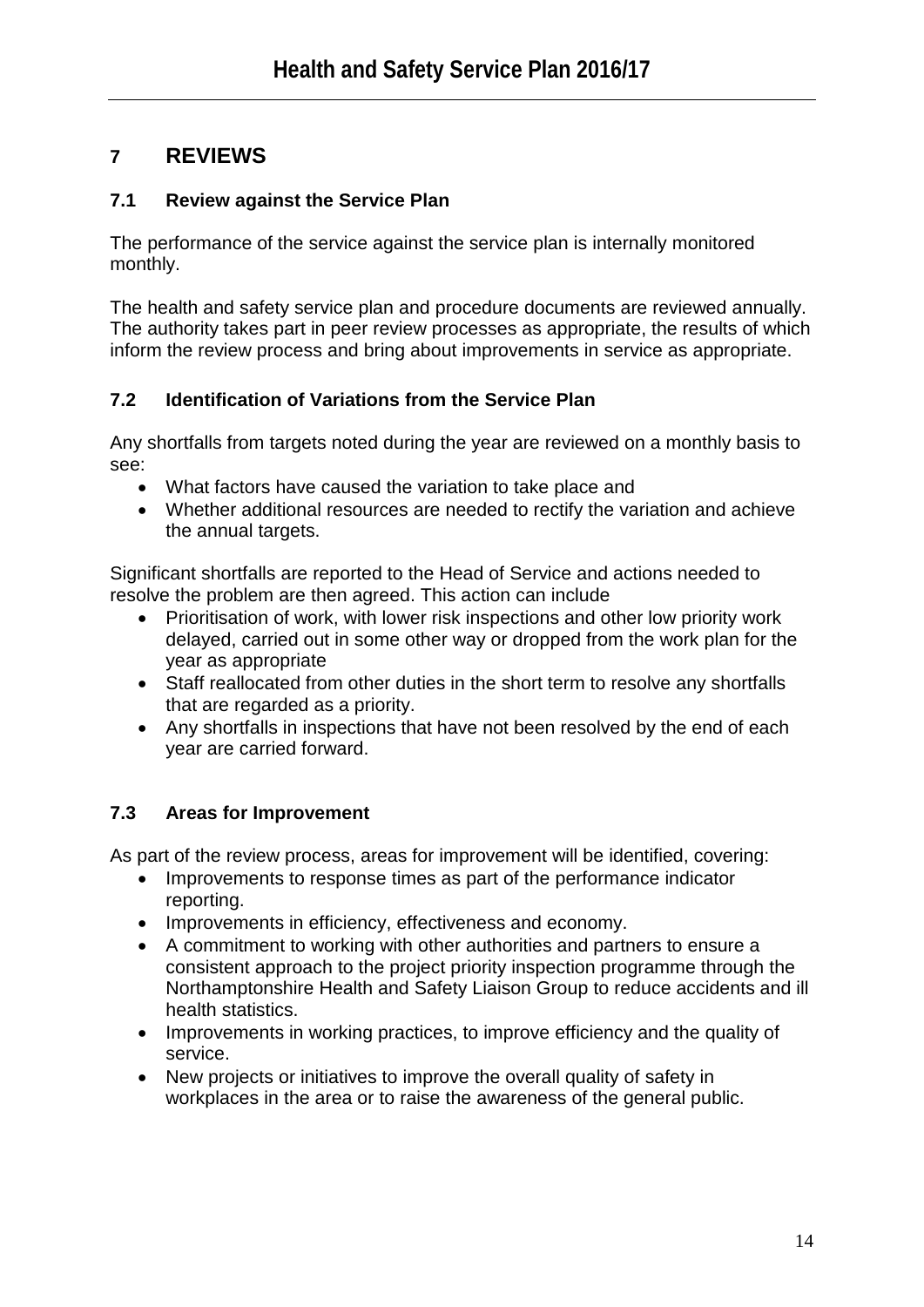# **7.4 Future considerations**

In May 2013 the National Local Authority Enforcement Code was introduced. This code replaced Section 18 guidance. The LA National Code sets out the risk based approach to targeting health and safety interventions to be followed by LA regulators.

The Code provides a principle based framework that recognises the respective roles of business and the regulator in the management of risk, concentrating on four objectives:

- Clarifying the roles and responsibilities of business, regulator and professional bodies
- Outlining the risk-based approach to regulation that LAs should adopt
- Setting out the need for training and competence of LA health and safety **regulators**
- Explaining the arrangements for collection/publication of LA data and peer review to give assurance on meeting the requirements of the Code.

The Regulators' Code came into statutory effect on 6 April 2014 under the Legislative and Regulatory Reform Act 2006, replacing the Regulators' Compliance Code. It provides a clear, flexible and principles-based framework for how regulators should engage with those they regulate. Local authority enforcement officers must have regard to it when developing policies and procedures that guide their regulatory activities.

Internal procedural documents and the Environmental Health Enforcement Policy will be reviewed to ensure that they continue to reflect the National Code and Regulators Code.

Government reforms over health and safety, will be kept under review and incorporated into practice as required. The Section is committed to improving health and safety standards in accordance with this strategy.